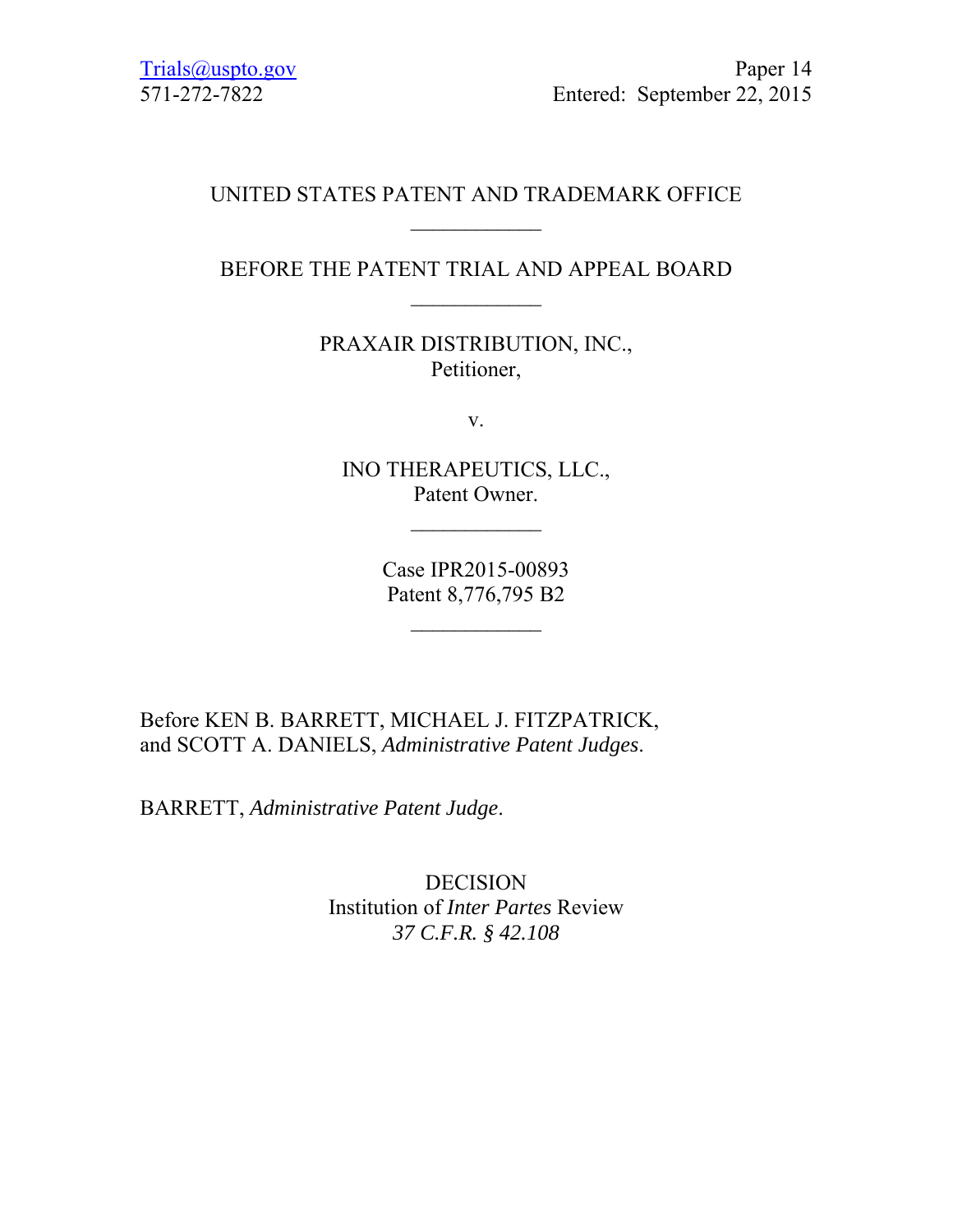### I. INTRODUCTION

 Petitioner Praxair Distribution, Inc. filed a Petition (Paper 1, "Pet.") for an *inter partes* review of U.S. Patent No. 8,776,795 B2 ("the '795 patent"). The Petition challenges the patentability of claims 1–20 of the '795 patent on the grounds of obviousness under 35 U.S.C. § 103. INO Therapeutics, LLC., the owner of the '795 patent, filed a Preliminary Response to the Petition. Paper 9. We have jurisdiction under 35 U.S.C.  $§ 314(a).$ 

 Our factual findings and conclusions at this stage of the proceeding are based on the evidentiary record developed thus far. This is not a final decision as to patentability of claims for which *inter partes* review is instituted. Any final decision would be based on the record as fully developed during trial.

 After considering the information presented in the Petition, we are persuaded there is a reasonable likelihood Petitioner would prevail with respect to at least one of the claims challenged in the Petition. We institute an *inter partes* review of all of the challenged claims, claims 1–20, of the '795 patent.

### II. BACKGROUND

#### *A. The '795 Patent*

 The '795 patent pertains "to a gas delivery device that may be utilized with a gas delivery system and methods for administering therapy gas to a patient." Ex. 1001, 1:50–53. In the Background section, it is stated that "[t]here is a need for a gas delivery device that integrates a computerized system to ensure that patient information contained within the computerized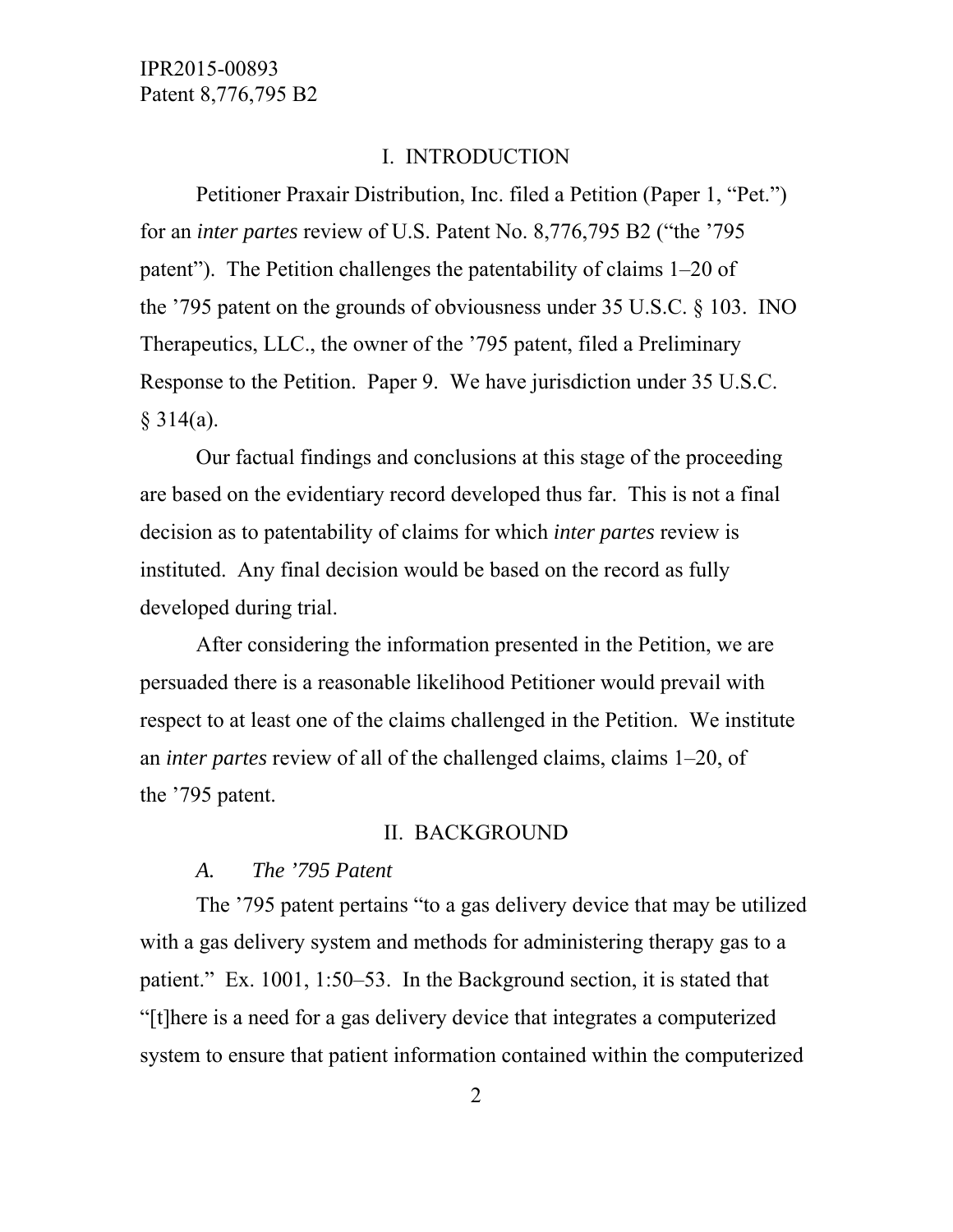system matches the gas that is to be delivered by the gas delivery device." *Id.*, 1:40–43.

 The '795 patent describes a gas delivery device comprised of valve assembly 100 having actuator 114, valve 107, and circuit 150 communicating with a control module 200 via a wireless line-of-sight connection 300 to control administration of the therapy gas to a patient. *Id.* at 5:58–6:10; 6:25–26. Administration of therapy gas to the patient is regulated by a control module that delivers gas via valve 107 from gas source 50 (i.e., a tank to which the valve assembly is mounted) to a medical device for introducing gas to a patient (e.g., a ventilator, nasal cannula, endotracheal tube, face mask, etc.). *Id.*

Figures 2 and 3 are reproduced below.

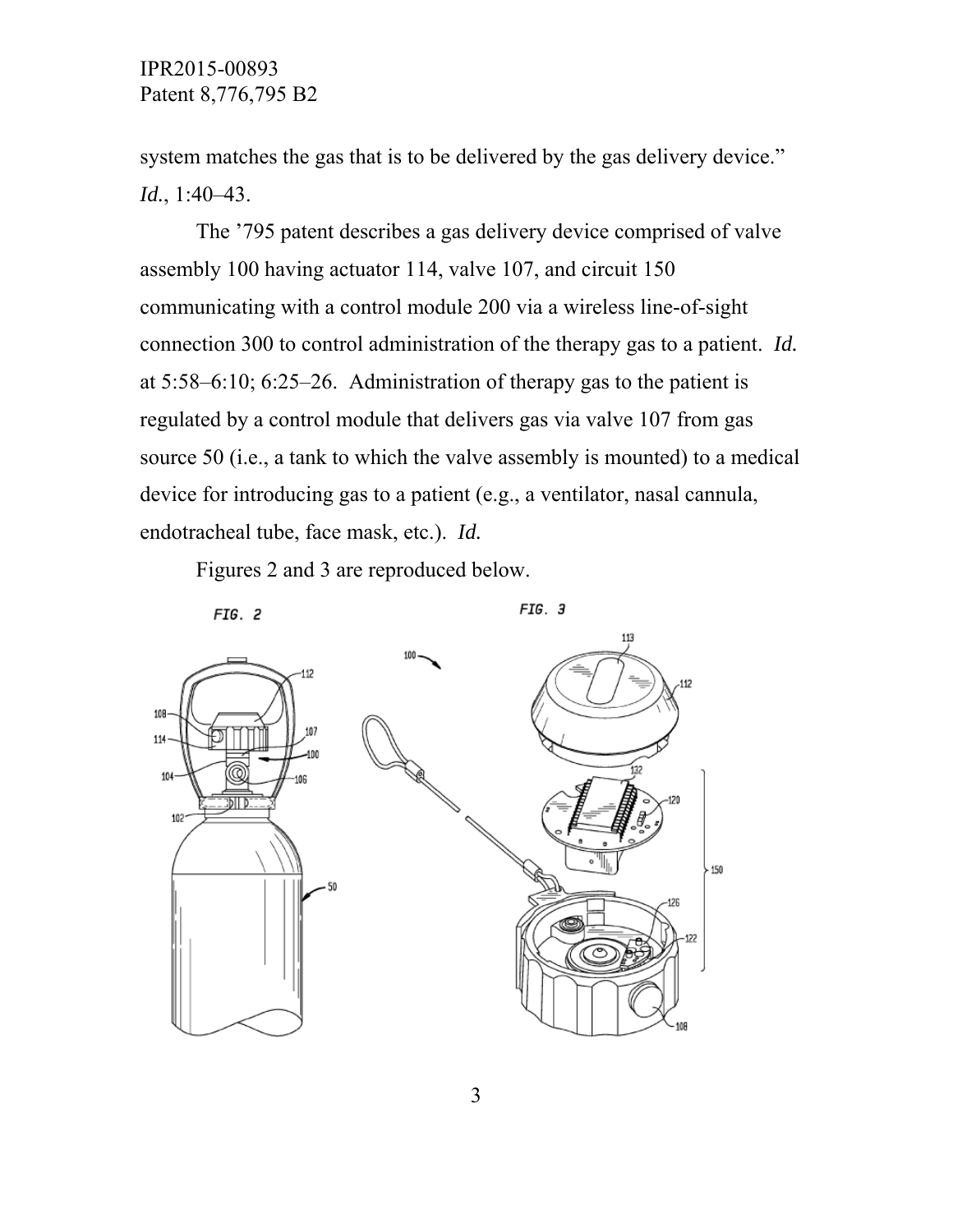-

Figure 2 depicts valve assembly 100 and actuator 114 of the gas delivery device in communication via valve 107 with gas source 50, and Figure 3 illustrates an exploded view of actuator 114 and valve assembly 100. *Id.*, 6:11–35. Figure 4 is reproduced below:



Figure 4 depicts circuit 150 of valve assembly 100, which is disposed in actuator 114. *Id.* at 6:36–49. Circuit 150 includes, *inter alia*, valve processor 122, memory 134, valve transceiver 120, power source 130, timer 124,<sup>1</sup> and valve display 132. *Id.* Memory 134 stores the gas data for the particular gas source to which the valve assembly is attached. Gas data, such as gas composition and concentrations, can be input to memory 134 in various ways such as programmed by the gas supplier or scanned from a bar code on the gas source itself. *Id.* at 6:63–18. Valve display 132 allows a user, via window 113 on actuator 114, to view information regarding valve operation such as open or close, as monitored by open/close sensor 126, and

<sup>&</sup>lt;sup>1</sup> The timer component apparently is mislabeled as 134 in Figure 4, and is recited in the specification as reference number 124. Ex. 1001, 6:40.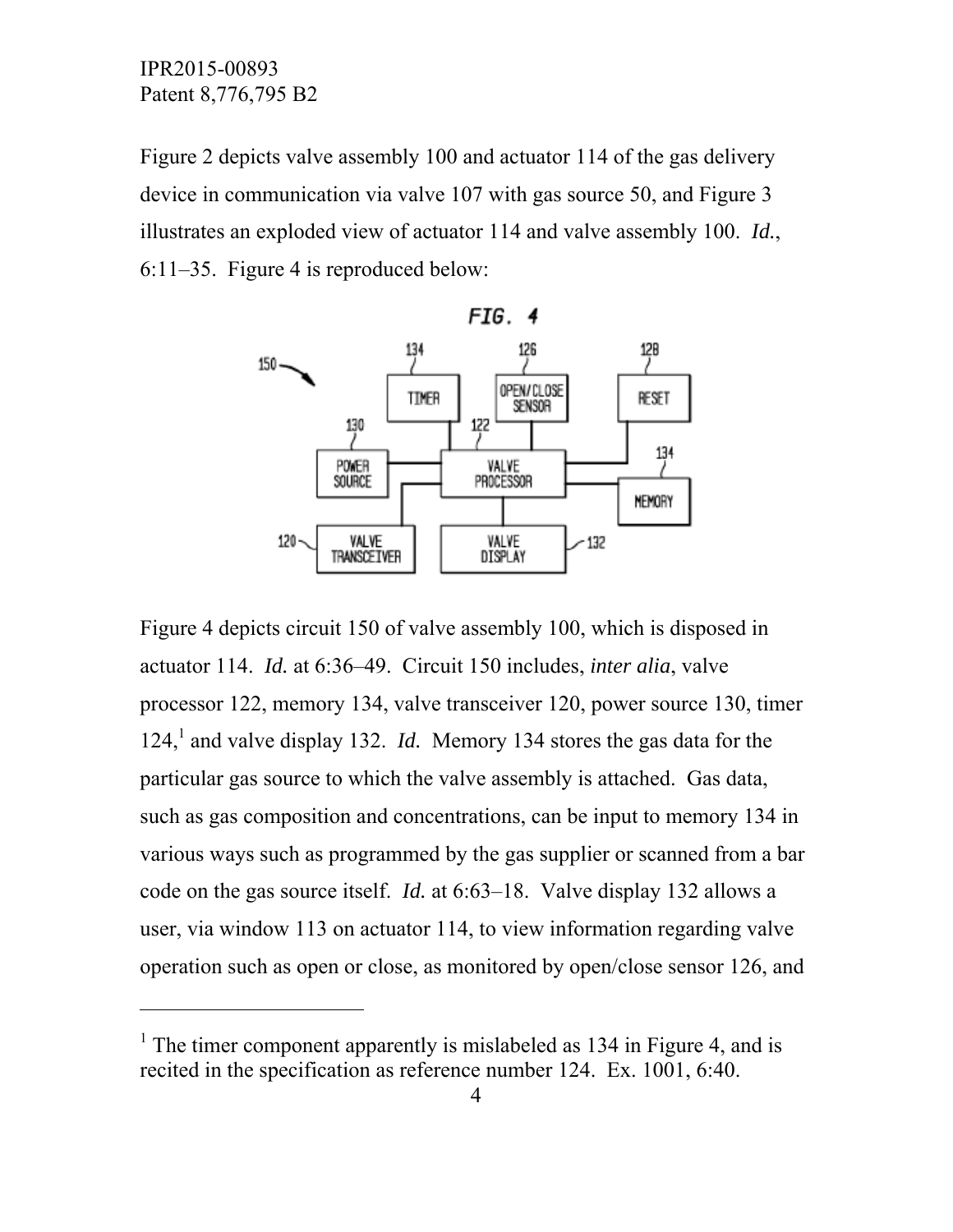the time duration which the valve was open for an event. *Id.* at 7:26–44. Valve transceiver 120 communicates with the control module that is physically separate, but in relatively close proximity to the valve assembly, via an optical wireless line-of-sight signal "during a pre-determined interval in response to a signal from the control module CPU transceiver 220." *Id.* at 8:4–24, 10:34–46, Figs. 7–9. Control module 200 is ultimately responsible for delivery and regulation of a desired gas to a ventilator and patient, and requests data from valve transceiver 120 at pre-determined intervals to facilitate the appropriate gas delivery to the patient. *Id.* at 8:38–54, 9:60– 10:2.

### *B. The Challenged Claims*

 The Petition challenges the patentability of claims 1–20. Of the challenged claims, claims 1, 7, and 15 are independent. Illustrative claim 1 is reproduced below.

1. A gas delivery device to administer therapy gas from a gas source, the gas delivery device comprising:

 a valve attachable to the gas source, the valve including an inlet and an outlet in fluid communication and a valve actuator to open or close the valve to allow the gas through the valve; and

a circuit including:

 a memory to store gas data comprising one or more of gas identification, gas expiration date and gas concentration; and

 a processor and a transceiver in communication with the memory to send and receive signals to communicate the gas data to a control module that controls gas delivery to a subject and to verify one or more of the gas identification, the gas concentration and that the gas is not expired.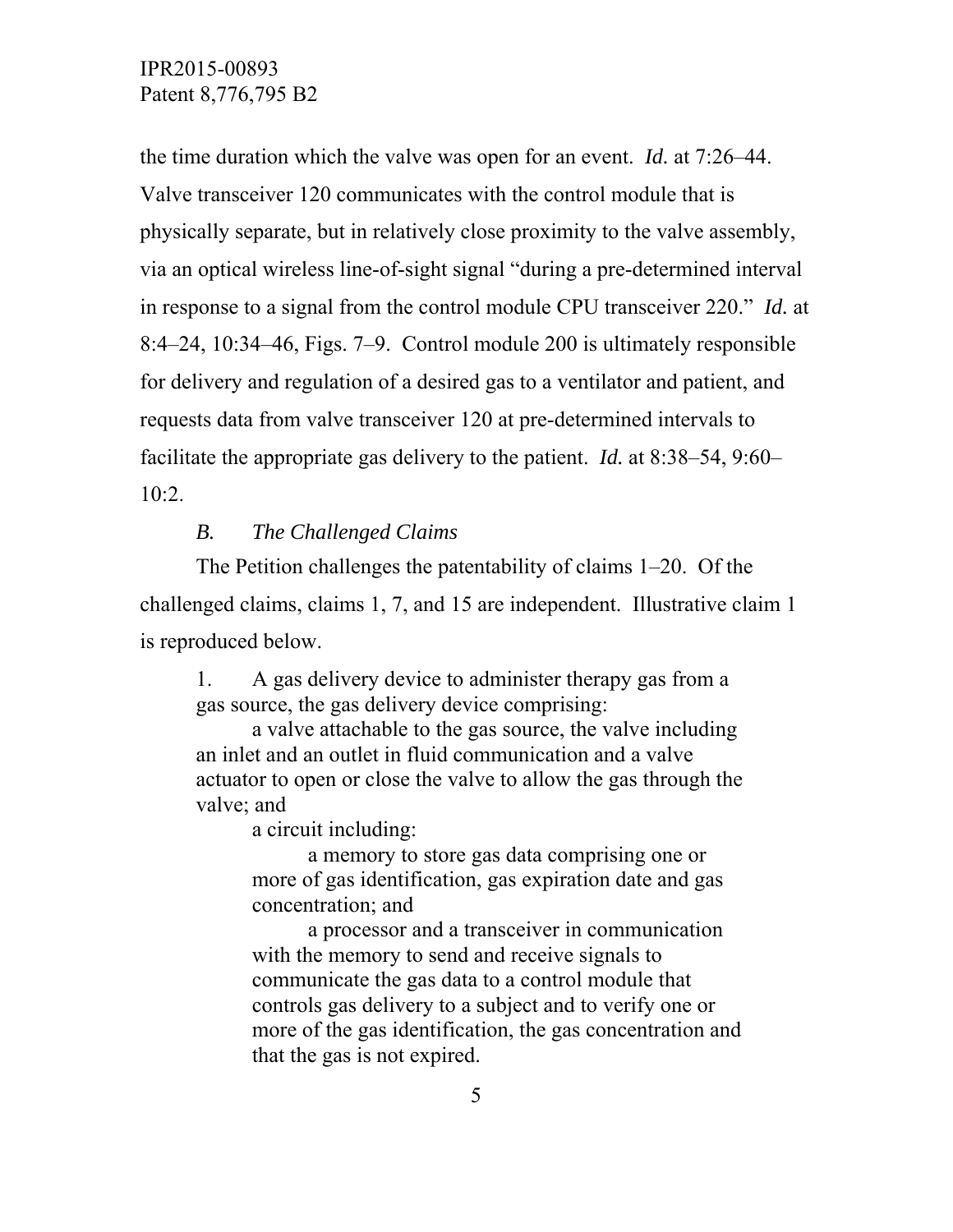Ex. 1001, 16:42–57.

 $\overline{a}$ 

 *C. Related Matters* 

 The parties identify as a related proceeding regarding the '795 patent *INO Therapeutics LLC et al. v. Praxair Distribution, Inc. et al.*, Civil Action No. 1:15-cv-00170 (GMS) (D. Del.). Pet. 7; Paper 6. In addition to the subject Petition, Petitioner has filed petitions challenging the patentability of claims 1–7 of U.S. Patent No. 8,573,209 B2, claims 1–16 of U.S. Patent No. 8,291,904, claims 1–20 of U.S. Patent No. 8,776,794, and claims 1–16 of U.S. Patent No. 8,573,210 B2. *See* IPR2015-00889; IPR2015-00884; IPR2015-00888; IPR2015-00891.

# *D. The Asserted Grounds*

Petitioner asserts the following grounds of unpatentability:

| Reference <sup>[s]</sup>                                           | <b>Basis</b>     | <b>Claims</b>    |
|--------------------------------------------------------------------|------------------|------------------|
| Bathe, ${}^{2}$ Peters, ${}^{3}$ FR ${}^{3}804$ , ${}^{4}$ the     | § 103            | $1-12$ , $14-20$ |
| <sup>I</sup> IR Standard <sup>5</sup>                              |                  |                  |
| Bathe, Peters, FR '804, the IR<br>Standard, and Lebel <sup>6</sup> | $\frac{18}{103}$ | 4, 5             |
|                                                                    |                  |                  |
| Bathe, Peters, FR '804, the IR                                     | \$103            | 13               |
| Standard, and Durkan <sup>7</sup>                                  |                  |                  |

<sup>&</sup>lt;sup>2</sup> U.S. Patent No. 5,558,083, iss. Sept. 24, 1996 (Ex. 1005).

<sup>&</sup>lt;sup>3</sup> U.S. Patent No. 7,114,510 B2, iss. Oct. 3, 2006 (Ex. 1004).

<sup>4</sup> FR 2 917 804 A1, pub. Dec. 26, 2008 (as translated) (Ex. 1006).

 $<sup>5</sup>$  ISO/IEEE 11073-30300, "Health informatics – Point-of-care medical</sup> device communication – Part 30300: Transport profile – Infrared wireless," ISO/IEEE, pub. Dec. 15, 2004 (Ex. 1007).

<sup>6</sup> U.S. Patent No. 6,811,533 B2, iss. Nov. 2, 2004 (Ex. 1008).

<sup>&</sup>lt;sup>7</sup> U.S. Patent No. 4,462,398, iss. July 31, 1984 (Ex. 1010).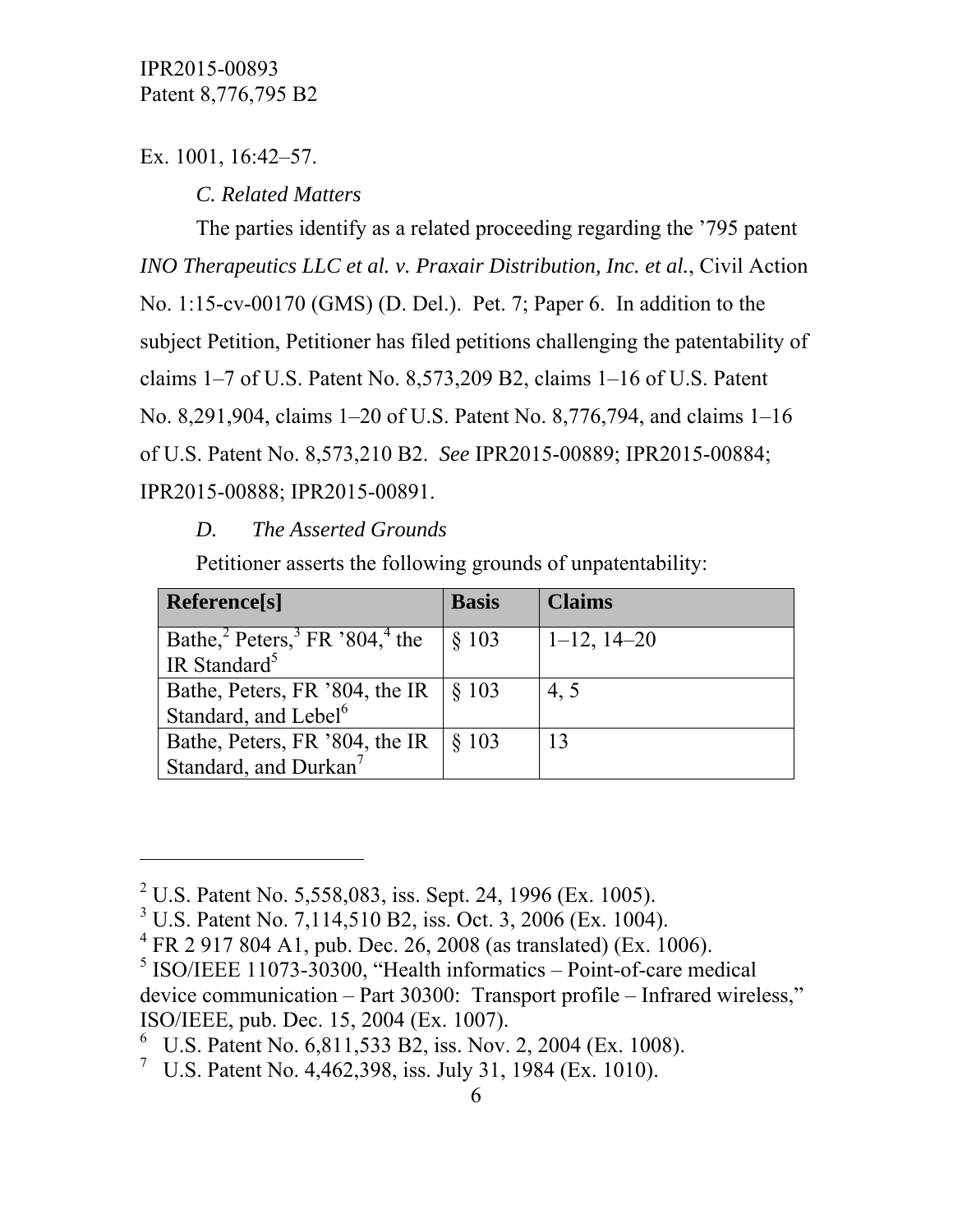Petitioner relies also on the Declaration of Dr. Robert T. Stone, dated March 13, 2015, (Ex. 1002) in support of Petitioner's arguments.

### III. ANALYSIS

## *A. Claim Construction*

 The parties agree, for purposes of this Decision, that the claim terms of the '795 patent have their plain and ordinary meaning. Pet. 9; Prelim. Resp. 13. Because currently there is no dispute as to the construction of the claim terms, and our Decision does not turn on any specific claim interpretation different from the plain and ordinary meaning, for purposes of this Decision no claim construction is necessary. *See Vivid Techs., Inc. v. Am. Sci. & Eng'g, Inc.*, 200 F.3d 795, 803 (Fed. Cir. 1999) (only those terms which are in controversy need to be construed, and only to the extent necessary to resolve the controversy).

 Petitioner states: "There is no antecedent for 'drug data' in claims 18 or 19 [and] Petitioner assumes for purposes of this proceeding only that 'drug data' refers to claim 15's 'gas data.'" Pet. 45 n.10. Patent Owner appears to agree with this assumption. *See, e.g.*, Prelim. Resp. 9–10 (referring to gas data recited in claim 18). For purposes of this Decision, we operate under the same assumption.

### *B. Threshold issue – 325(d)*

 Patent Owner argues (Prelim. Resp. 16–19) initially that the Petition should be denied because the Bathe and Peters references were specifically cited in an Information Disclosure Statement and considered by the Examiner during prosecution and because Peters was relied upon by the Examiner in rejecting the claims during prosecution. Prelim. Resp. 16–19.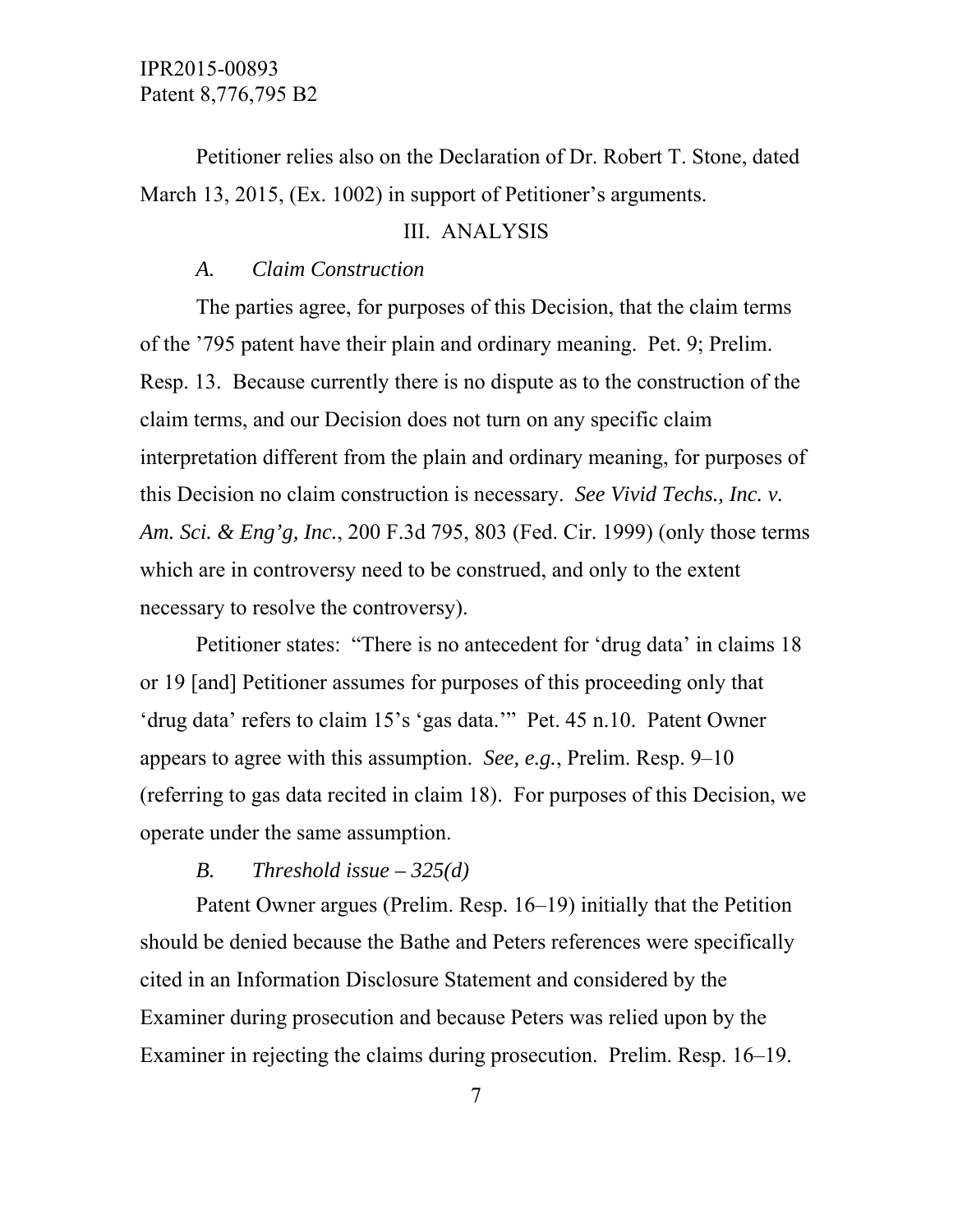Patent Owner argues that, accordingly, the Petition should be denied because Petitioner "relies on substantially the same prior art and presents substantially the same arguments that Patent Owner already overcame during prosecution." *Id.* at 18. Patent Owner asserts that the Examiner indicated allowance of claims in part because Peters failed to disclose "the specific structure and functional [circuit] limitation as recited in the claims such as claim 1" and "the prior art of record does not disclose the specific method steps [of "establishing communication" and "comparing"] and structural relationships as recited in claim 15." *Id.* at 17–18 (quoting Ex. 1019, 94–95).

 The pertinent statute, 35 U.S.C. § 325(d), gives the Director discretion to take into account whether, and reject a petition because, the same or substantially the same prior art or arguments previously were presented to the Office. That Peters and Bathe were considered as prior art in the prosecution record of the '795 patent is a factor which the Board "may take into account" according to 35 U.S.C. § 325(d). However, Patent Owner does not show that the examiner of the application that became the '325 patent considered "substantially the same . . . arguments," as Patent Owner presents here, another factor which the Board "may take into account" according to 35 U.S.C. § 325(d). For example, although Peters and Bathe may have been cited during prosecution and Peters was found to not disclose certain aspects of the claimed inventions, Patent Owner does not identify with specificity where "substantially the same . . . arguments"—substantially the same combinations of references—were before the Examiner.

8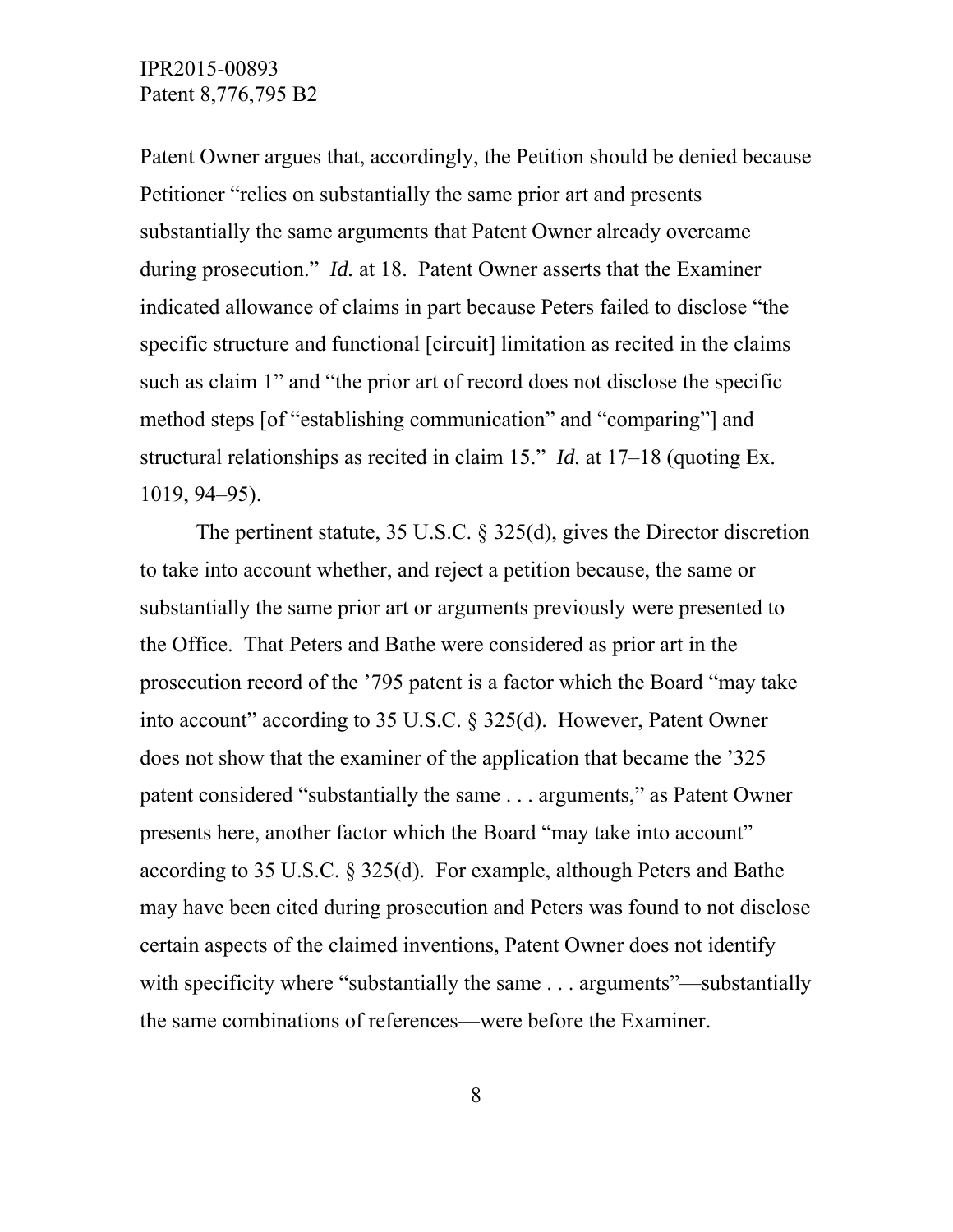Absent a showing of substantially the same arguments and considering that Petitioner includes, at least, additional evidence not considered by the examiner in the underlying prosecution, as well as the declaration of Dr. Robert T. Stone, Ph.D. (Ex. 1002), Patent Owner does not show that the *inter partes* review of the '795 patent would be improper under 35 U.S.C. § 325(d).

*C. Obviousness of Claims 1–12 and 14–20 over Bathe, Peters, FR '804, and the IR Standard (Ground 1)* 

 Petitioner argues that claims 1–12 and 14–20 would have been obvious over Bathe, Peters, FR '804, and the IR Standard. Pet. 11–47. Patent Owner responds. Prelim. Resp. 24–42.

### *1. Overview of Bathe*

 Bathe discloses a nitric oxide (NO) delivery system for use with a medical ventilation device. Ex. 1005, 1:1–11. As shown in Figure 1, reproduced below, Bathe's system uses flow transducers 26, 46, to determine the flow of gas in the system, and input 58 provides for an operator to select a desired concentration of NO to the patient.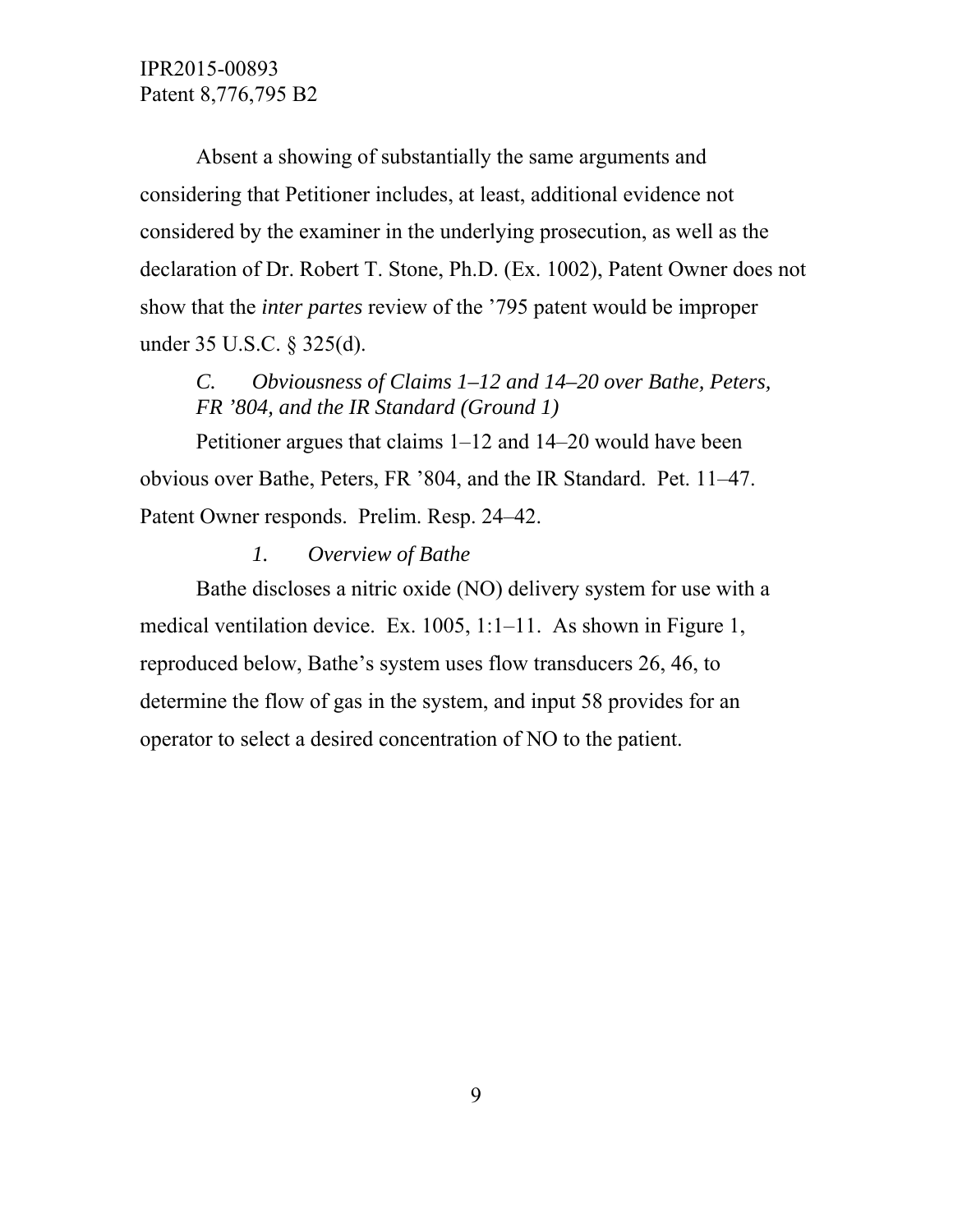

Figure 1 is a depiction of schematic view, partially in block diagram form, of apparatus in accordance with an embodiment of Bathe. *Id.*, 3:33–35.

 With flow and operator input information, a system CPU calculates the desired flow to provide the selected NO concentration and, in the feedback loop shown above in Figure 1, adjusts the desired gas concentration and flow via signals sent to valves 14, 18, 20, and 24. *Id.* at 6:5–20. Another input to CPU 56 is the NO concentration in supply cylinder 10. *Id.* at 6:5–6. Bathe explains that

[t]he NO sensor 65 senses the concentration of NO in the supply cylinder 10 so that the user can verify that the proper supply is being utilized or, alternatively, the CPU 56 may use that input to adjust the system to adapt for any concentrations of NO in the supply within certain limits.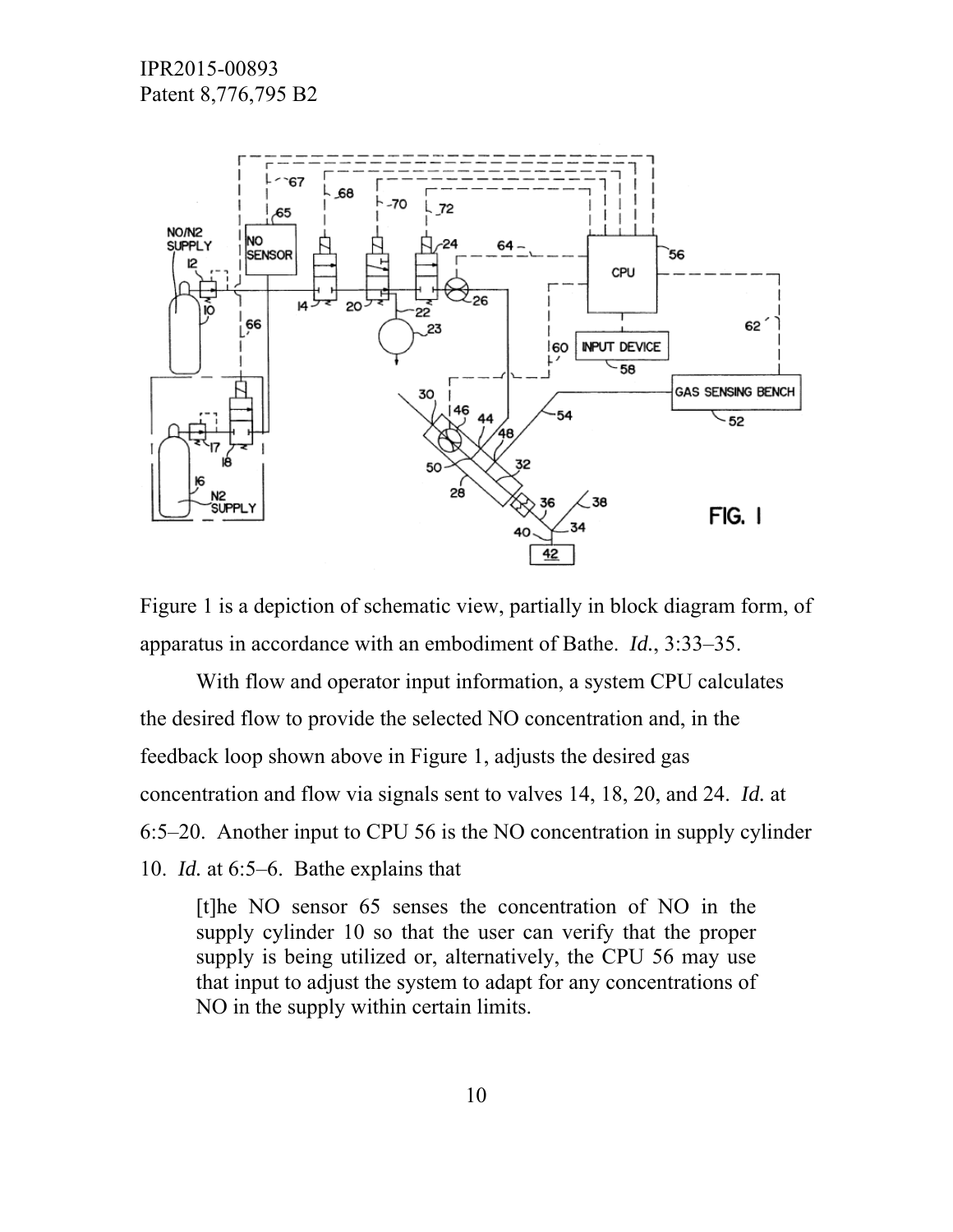*Id.* at 6:6–11. In other words, CPU 56 knows the gas flow and NO concentration from supply 10, as well as the actual flow of gas administered to the patient from the delivery device by transducer 46 and gas sensing bench 52, and then knowing the desired NO concentration set by the user via input 58, CPU 56 adjusts valves 14, 18, 20, and 24 to bring the actual gas flow and NO concentration to the patient into accordance with the user's desired input level. *Id.* at 6:43–53.

#### *2. Overview of Peters*

 Peters discloses, as shown in Figure 1 below, valve 10 with "smart" handle 16 having a memory module and circuit to log data such as opening and closing time for the valve. Ex. 1004, Abs., 2:43–51.



 $1$  ig 1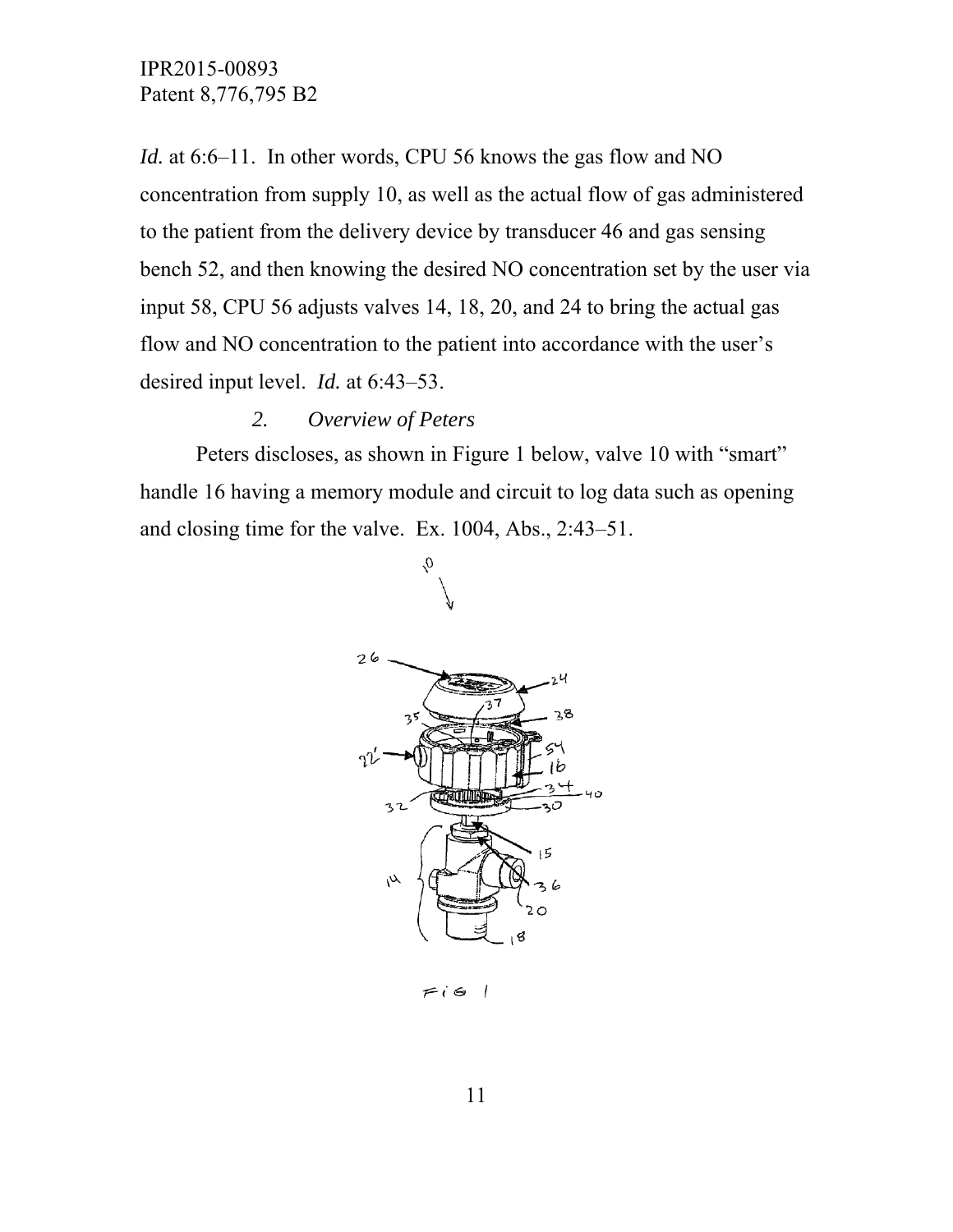Figure 1 of Peters illustrates an exploded view of valve 10 having valve body 14 supporting valve handle 16 and gas inlet port 18 for connecting to and communicating with a gas cylinder (not shown). *Id.* at 1:58–60; 2:43– 51. Inside handle 16 are several electronic devices, namely, processor 23, timer 21, memory 22 and data port 22ʹ, sensor 28, battery 25 and display 26. *Id.* at 2:58–64. With respect to the electronics, the '510 patent explains that memory configuration is established by initial parameters such as:

Born on date (date when cylinder was filled)

Cylinder serial number

Gas lot number

Set the timers (which may include a calendar timer and an event timer)

Clear the log registers

Additional area may be available for recording specific notes or information relative to a specific treatment or lot.

*Id.* at 5:43–56. When gas is dispensed through valve 10 during operation, sensor 28 tells processor 23 to log the event, including parameters such as date, time, and opening or closing of the valve and "[t]hus, as the handle 16 is rotated to open the valve 10 in order to provide gas treatments to patients, the memory device 22 in the handle 16 records the number and duration of the treatments." *Id.* at 6:21–32. Also, Peters teaches that data recorded in the memory can be downloaded using a wand reader via data port 22ʹ or handle 16 can "include a transmitter to transmit the data to a remote recording device at intervals or on command, as desired." *Id.* at 6:47–7:4.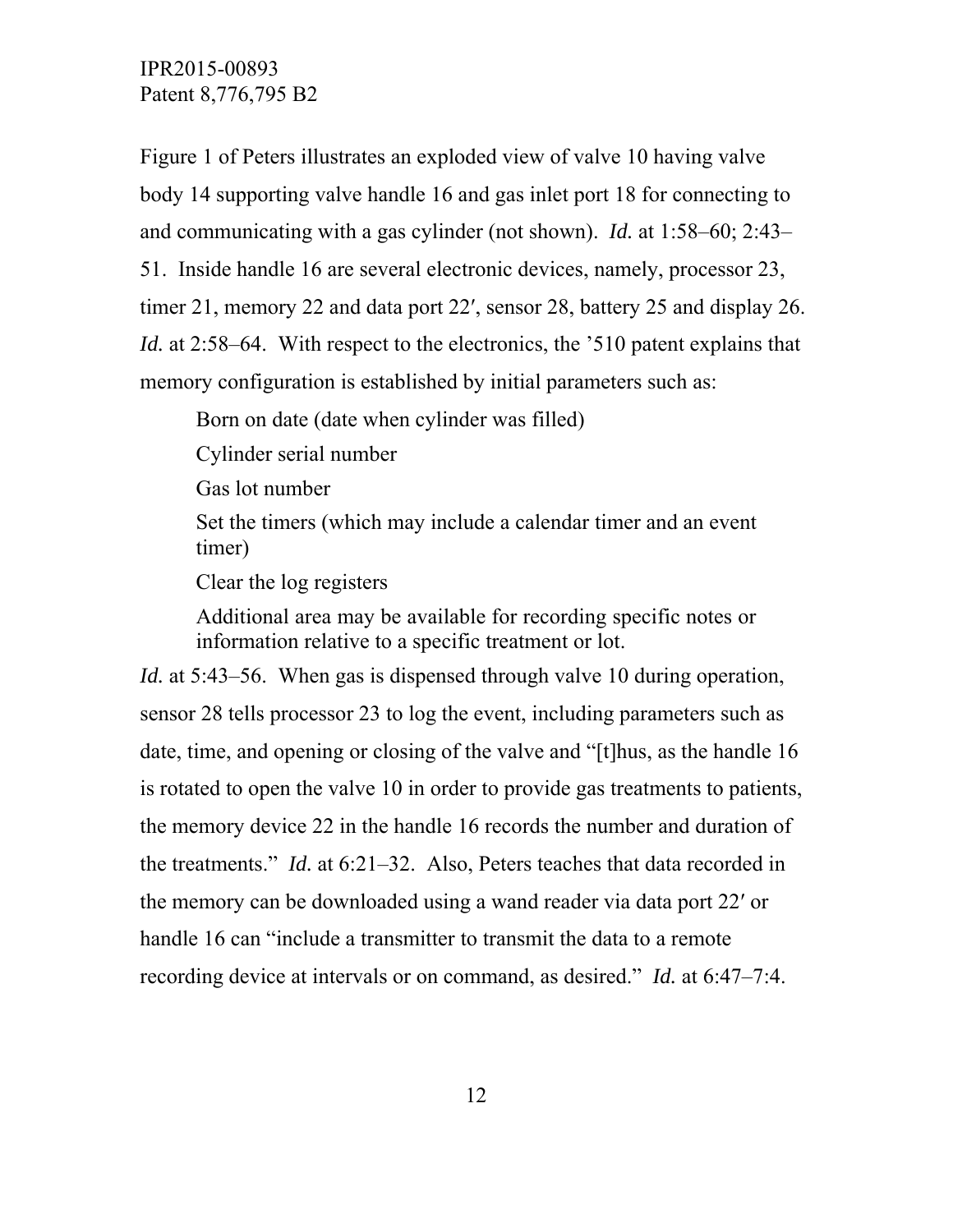# *3. Overview of FR '804*

FR '804<sup>8</sup> relates to a connection system for a valve to a gas bottle or cylinder. Ex. 1006, at 1. The described connection system includes a safety mechanism whereby valve "opening may take place only if the type of gas contained in the bottle 10 corresponds to the type of gas intended to supply the circuit 1 used through the valve 20, so as to avoid any risk of error in the connection of the bottle to the valve." *Id.* at 3. Observing Figure 1 of FR '804 as reproduced below, control module 300 communicating with valve 20 receives input signal IDb, the identification of gas type being supplied from the bottle 10, and compares this with input data IDv, the desired type of gas for the procedure that is stored in memory 200. *Id.* at 3.



 $8$  We refer to the top numbered pages of the English translation of FR  $304$ .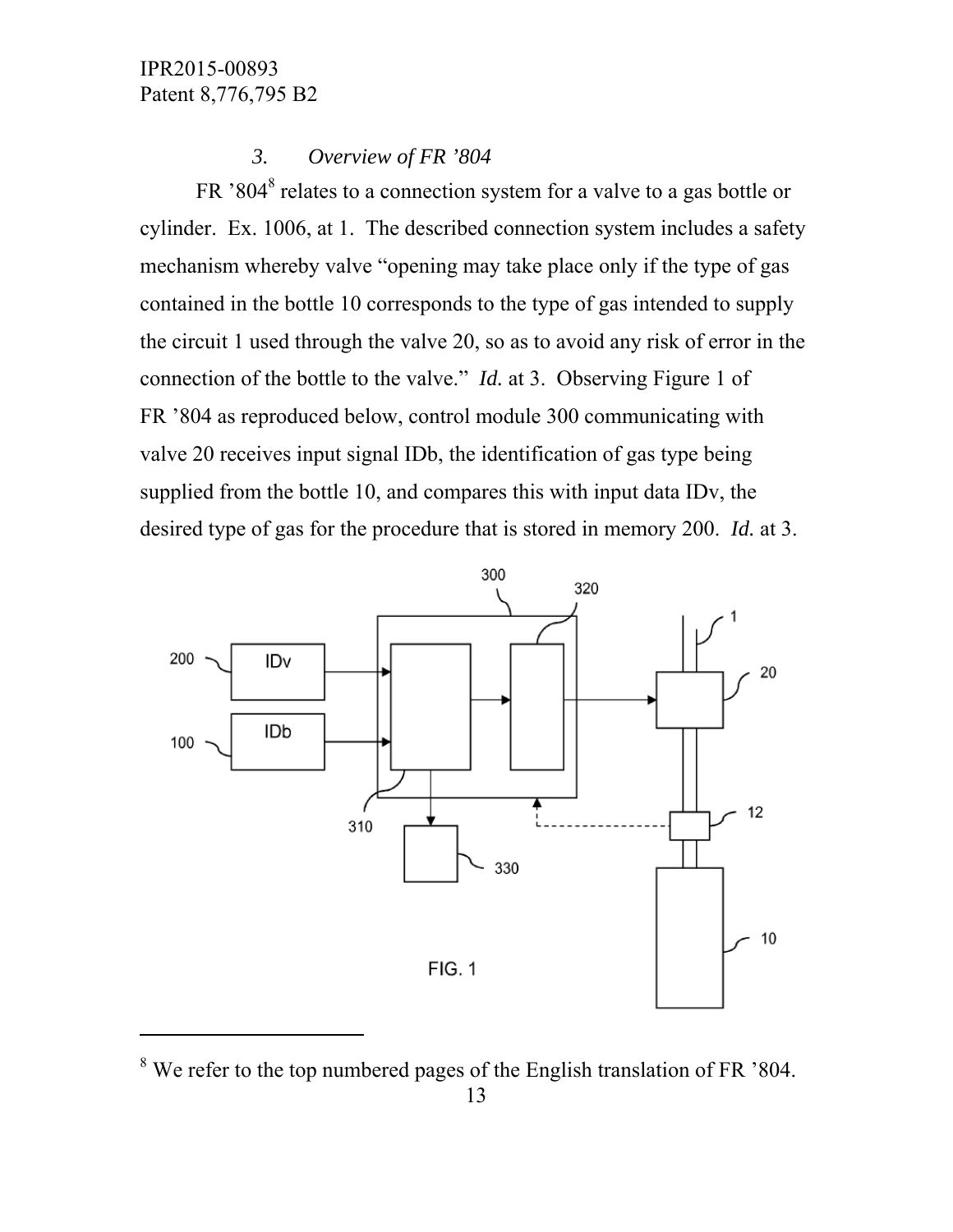Figure 1 of FR '804 is a block diagram illustrative of control module 300 for controlling valve 20. Once IDb and IDv are input to control module 300, FR '804 explains that "the control module 300 comprises means 310 for comparing the identification data IDb and IDv and means 320 for transmitting a control signal to the valve 20, capable of emitting a signal for opening the valve in case of a positive comparison." *Id.* at 3.

 In another embodiment, FR '804 also discloses that the type of gas (IDb) in bottle 10 can be input from information carrier 120, such as an RFID tag on bottle 10, that is read by sensor 110 connected to control module 300 when valve 20 and bottle 10 are connected. *Id.* at 4, Fig. 2.

### *4. Overview of IR Standard*

 The IR Standard is a protocol promulgated by IEEE as an international standard for short-range infrared wireless communication for medical devices used at or near a patient. Ex. 1007, Abst. The IR Standard purports to describe wireless communication standards to "[f]acilitate the efficient exchange of vital signs and medical device data, acquired at the point-of-care, in all health care environments." *Id.* at vi. This reference further explains that such "standards are especially targeted at acute and continuing care devices, such as patient monitors, ventilators, infusion pumps, ECG devices, etc." *Id.* The IR Standard further illustrates an IR communication system including an IR transceiver in order to retrofit a previously hard wired cable-communicating system. *Id.* at 39–40.

### *5. Discussion*

 Petitioner asserts that Bathe discloses a gas delivery system having components such as a gas cylinder and valves under the control of a CPU for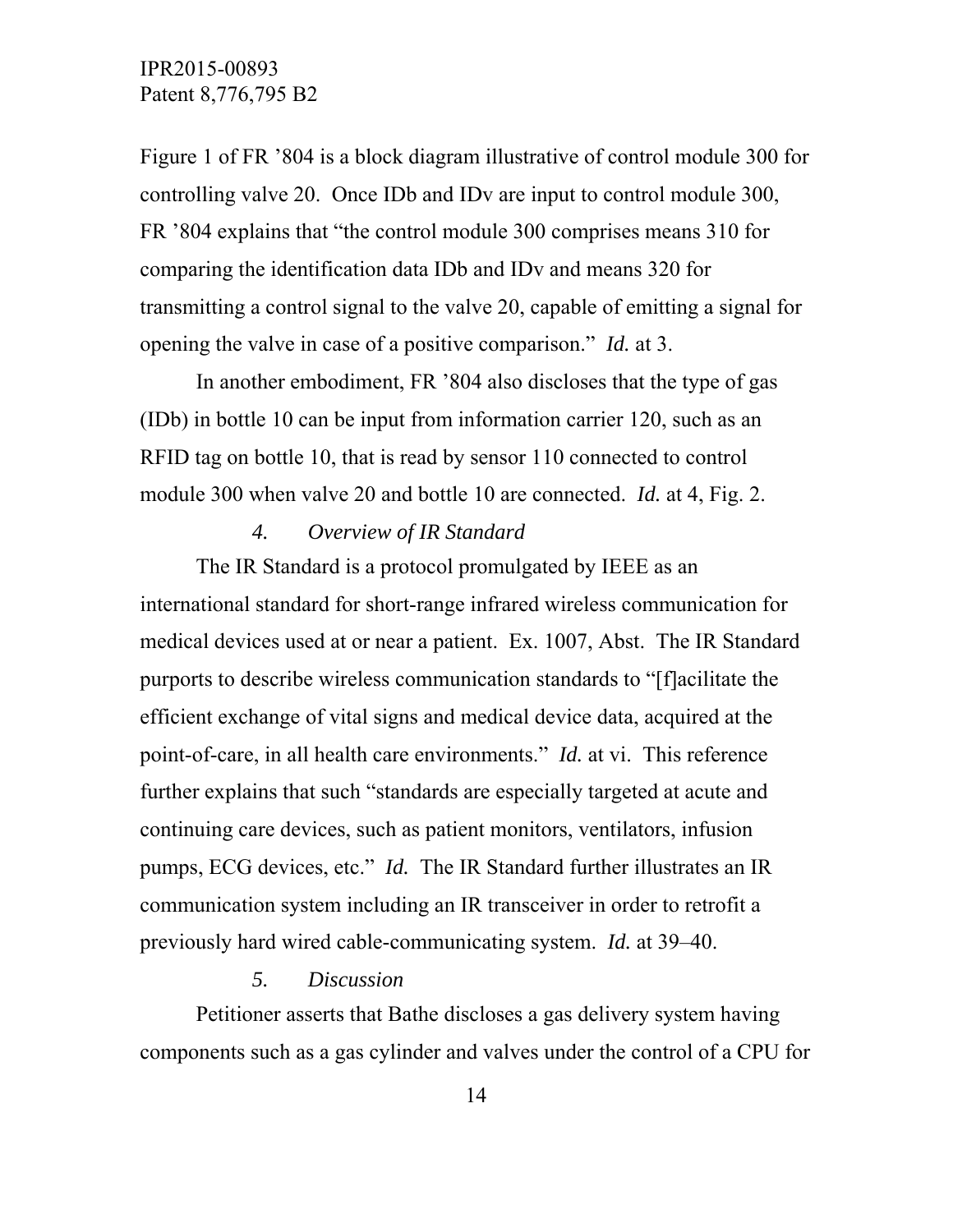controlling gas flow and concentration. Pet. 19. Petitioner relies on Peters for the teaching of a valve having a smart handle, including a memory, processor, and transceiver. *Id.* at 20, 27–28. Petitioner argues that Peters discloses that gas data that can be used to identify the gas and the expiration date could be stored in the memory. *Id.* at 27. Petitioner asserts that one reason why one would have combined the teachings of Bathe and Peters is found in Peters's statement that the valve could be used with a gas dispensing device, which Petitioner maintains is a gas delivery system like that of Bathe. *Id.* (quoting Ex. 1004, 2:52–55).

 Petitioner relies on FR '804 for the teaching of a system for verifying that the delivered gas is that expected, and specifically for the disclosure of a control module that compares two pieces of gas data and for the storage of gas identification data. Pet. 15–16, 27–28; *see also id.* at 20–21 ("[T]he FR '804 Publication discloses advantageous safety features that could have been used to enhance gas delivery systems, such as the system described in [Bathe]."). Petitioner asserts that Bathe "discusses the importance of verifying that the gas being delivered is the appropriate gas for that patient," and that this is a motivation to use a gas verification system like that of FR '804 with Bathe's system. *Id.* at 24 (citing Ex. 1005, 8:1–11).

 Lastly, Petitioner relies on the IR Standard for the teaching of the use of wireless optical line-of-sight communications in patient related devices. *Id.* at 23–24.

 Patent Owner focuses initially on Peters, and argues that certain recitations of claims 1, 7, and 15 of the '795 patent are not found in this reference. PO Resp. 26. Patent Owner distinguishes Peters's circuit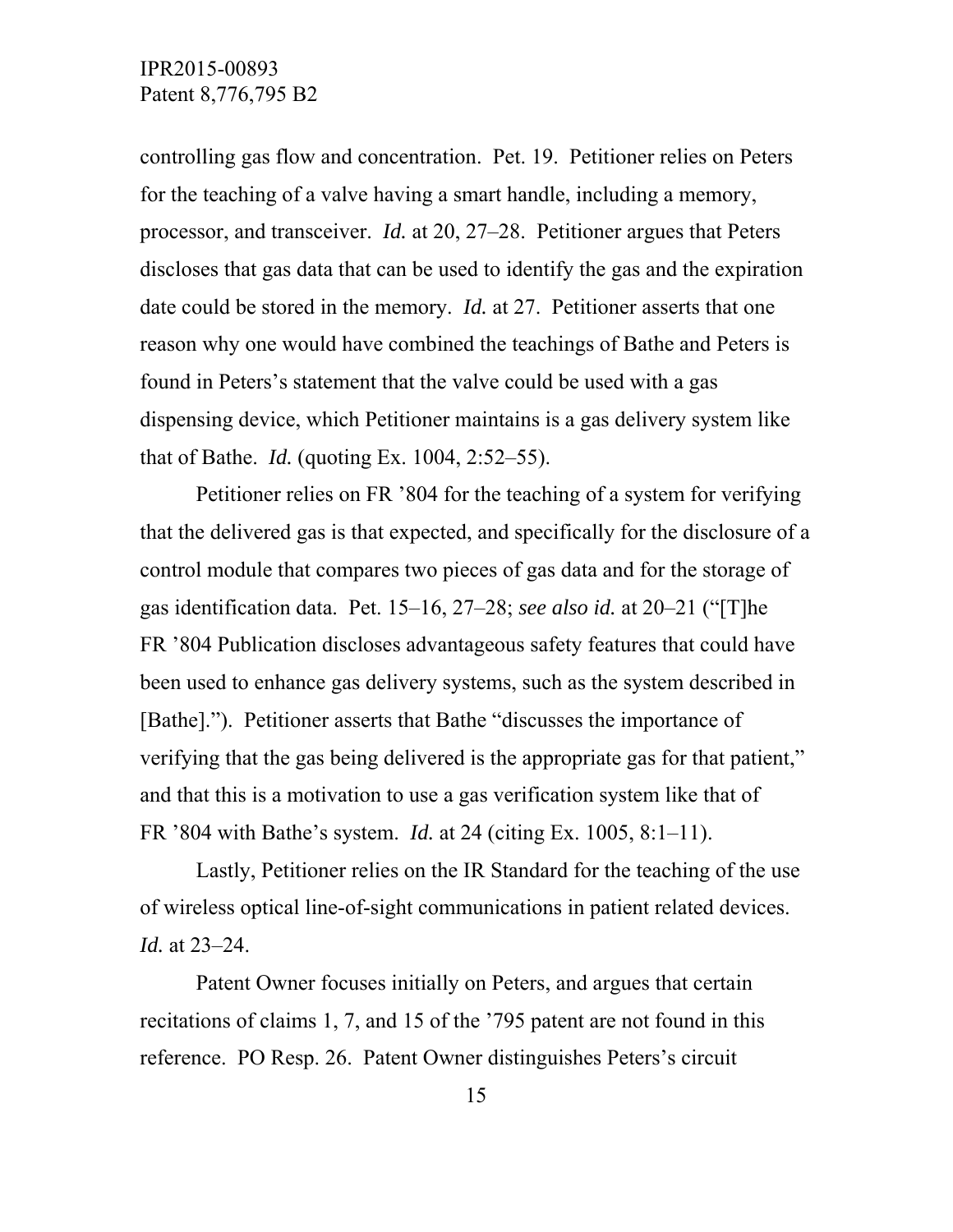contending that it discloses a memory "useful for 'logging and billing,' and sends such data to 'a device that generates reports or invoices.'" *Id.* at 26 (citing Ex. 1004, 1:9–11, 1:52–53). Patent Owner contends that Peters does not disclose either a "control module" or sending "gas data to a control module" as recited in claim 1. *Id.* at 27.

Patent Owner's arguments here are directed to Peters, whereas the Petitioner relies upon Bathe and FR '804 as disclosing a control module. *See, e.g.,* Pet. 29. Patent Owner's arguments are misplaced because the arguments attack Peters in isolation, whereas Petitioner's proposed combination regarding the disputed feature is predicated on a combination of the teachings of Bathe, Peters, and FR '804. *See In re Merck & Co. Inc.*, 800 F.2d 1091, 1097 (Fed. Cir. 1986) ("Non-obviousness cannot be established by attacking references individually where the rejection is based upon the teachings of a combination of references"). Similarly, we are not persuaded by Patent Owner's arguments that the data in Peters's valve is not the type of data that would be used to control NO gas to a patient. Prelim. Resp. 27–28. Even were we to accept as true Patent Owner's proposition, the argument fails to address the combined teachings of the references.

 Patent Owner further argues that Petitioner has failed to identify a reason why one of skill in the art would store the gas data from FR '804 or Bathe in the valve memory of Peters before sending to a control module such as in Bathe. Prelim. Resp. 31–37. On the record before us, Petitioner persuasively explains that one of ordinary skill in the art would recognize that Peters discloses the memory may be used to store data for advantageous tracking purposes and therefore could be used for gas therapy control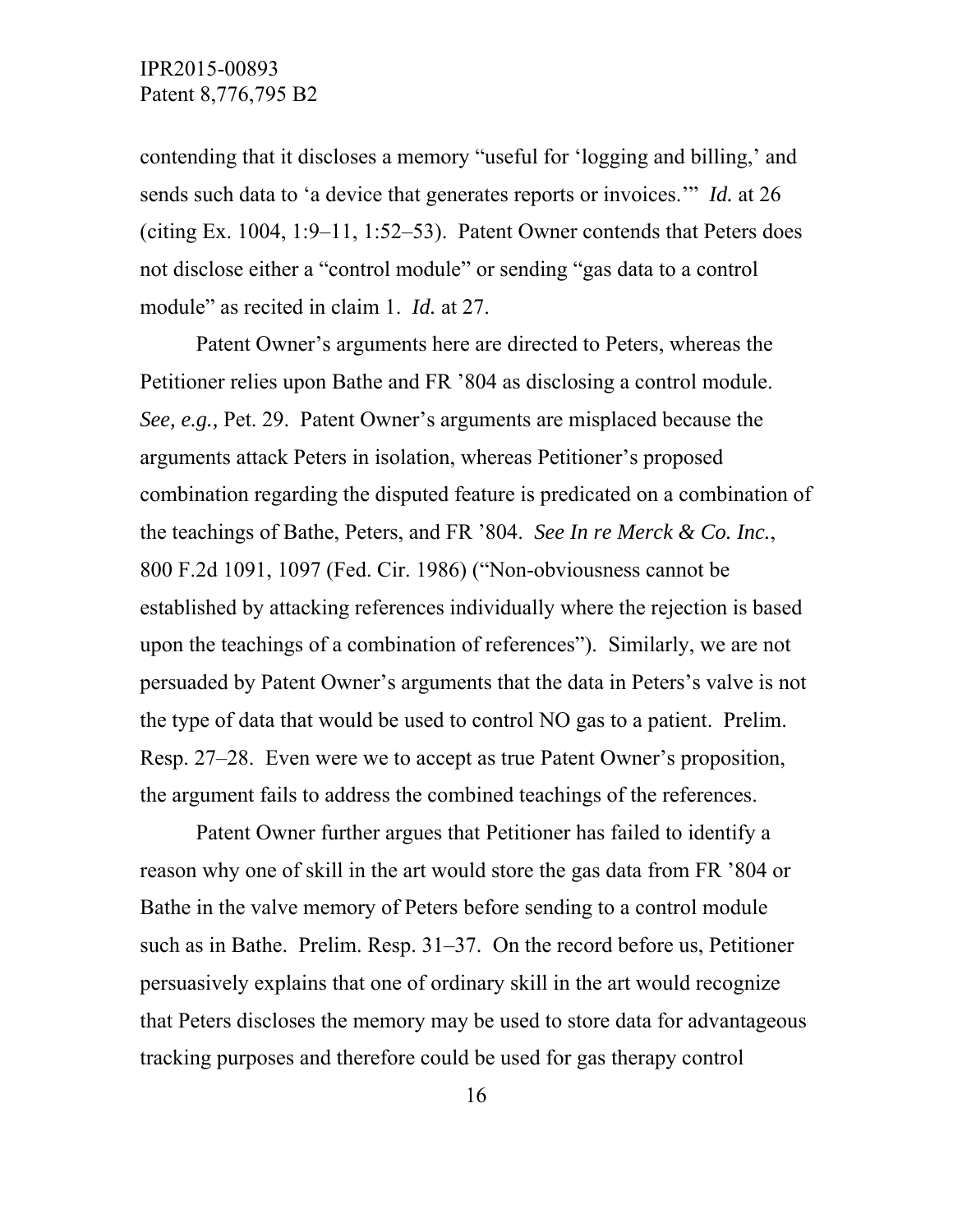purposes, and explains that one would desire to improve the patient safety aspects of Bathe's NO delivery system with FR '804's gas supply data and delivery data comparison regimen, and that one "would have been motivated to add [a smart] handle and valve, as disclosed in the [Peters] Patent[,] to the NO delivery system disclosed in the [Bathe] Patent in order to allow the user to better link the gas information with patient treatments." Pet. 20, 21–22. That one of skill in the art would look to improve upon the safety and efficacy of a known gas delivery system is not a capricious or implausible statement of motivation.

 Patent Owner characterizes the Peters reference as designed solely for administrative purposes such as billing and inventory control. Prelim. Resp. 19, 26. Patent Owner argues that Petitioner and its expert have failed to offer a reason why one would "repurpose" such a valve to interface with a gas delivery module to perform safety checks. *Id.* at 19; *see id.* at 28–29 (similar argument), 39–41 (similar argument). Based on the record before us now, we find persuasive Petitioner's argument that one skilled in the art would recognize that the data could be used for gas therapy purposes. Pet. 20 (citing Ex. 1002 ¶¶ 100, 107–108); *see also* Ex. 1004, 7: 40–47 (Peters teaching that the system could be used to identify and control gas cylinders for clinical trials and other purposes). We decline to find at this time that a person of ordinary skill in the art would conclude, as Patent Owner implies, that the smart valve of Peters could only be used for billing purposes. Further, according to Petitioner, storing gas identification data in the "smart" valve for eventual comparison in a control module with the desired gas, would predictably improve safety of the gas delivery system.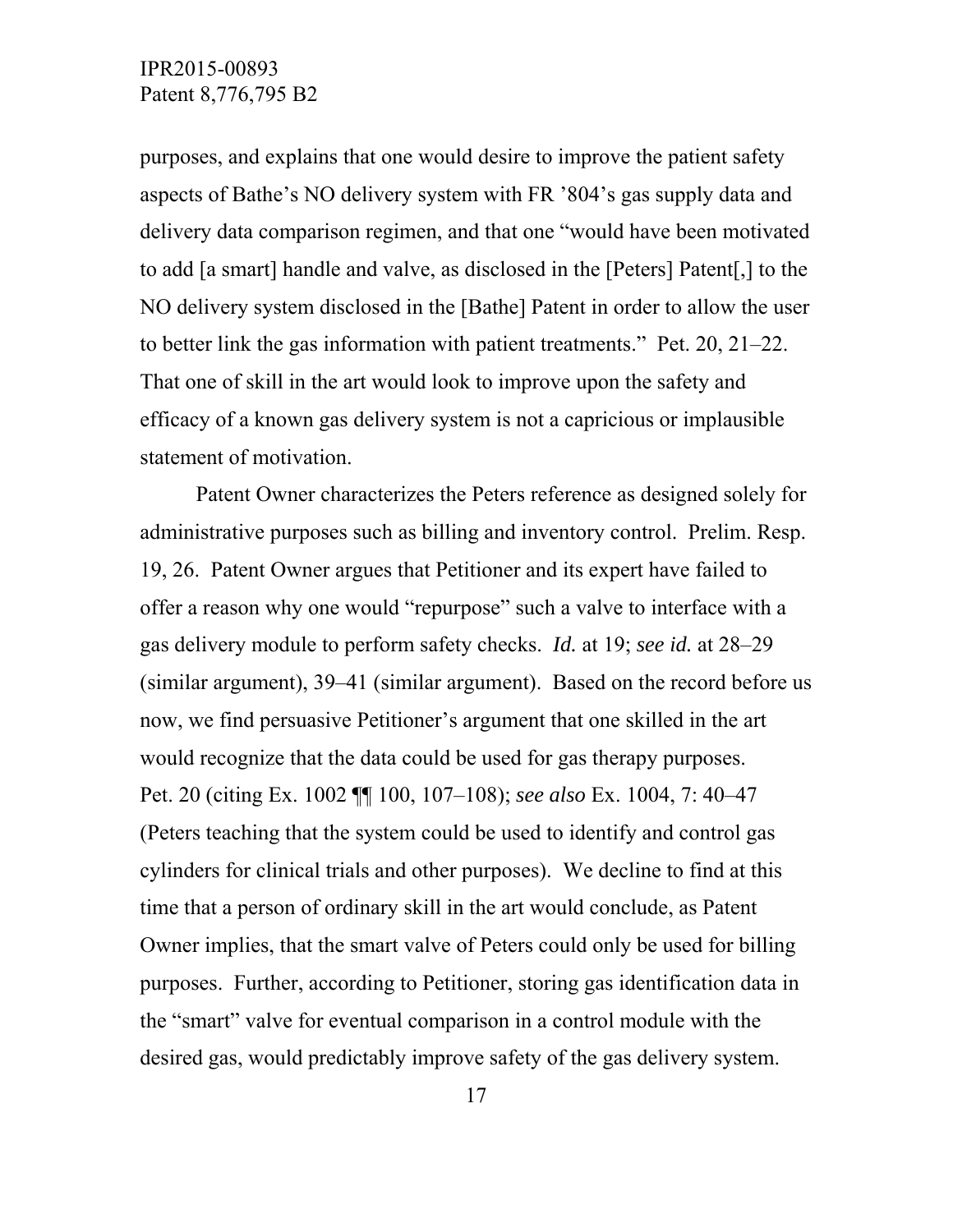*Id.* at 22 (citing Ex. 1002 ¶ 99, 101–102). Petitioner has shown sufficiently, at this point in the proceeding, that a person of skill in the art would have the ability and a reason to store gas supply identification data in Peters's memory and have it transmitted to a control module in the manner asserted by Petitioner. *See KSR Int'l Co. v. Teleflex, Inc.*, 550 U.S. 398, 417 (2007) ("a court must ask whether the improvement is more than the predictable use of prior art elements according to their established functions").

 Dependent claim 12 recites that the second processor verifies gas information "prior to delivery of the therapy gas to the patient." Patent Owner argues that Petitioner fails to address the quoted language. Prelim. Resp. 42. This argument is not persuasive as it is reasonably inferred from Petitioner's arguments and the cited evidence that Petitioner's position is that the combination of teachings renders obvious verifying gas information prior to delivery. *See* Pet. 41. For example, Petitioner (Pet. 41) relies upon, *inter alia*, paragraph 108 of its expert's declaration (Ex. 1002), which states: "Likewise, as disclosed by the FR '804 Publication, delivery occurs only if it is verified that the gas in the bottle corresponds to the type of gas intended to supply the circuit 1."

 Upon review of Petitioner's analysis and the evidence of record and having considered all of Patent Owner's arguments, we determine that Petitioner has demonstrated that there is a reasonable likelihood that it would prevail in showing that the combination of Bathe, Peters, FR '804, and the IR Standard renders obvious the subject matter of claims 1–12 and 14–20.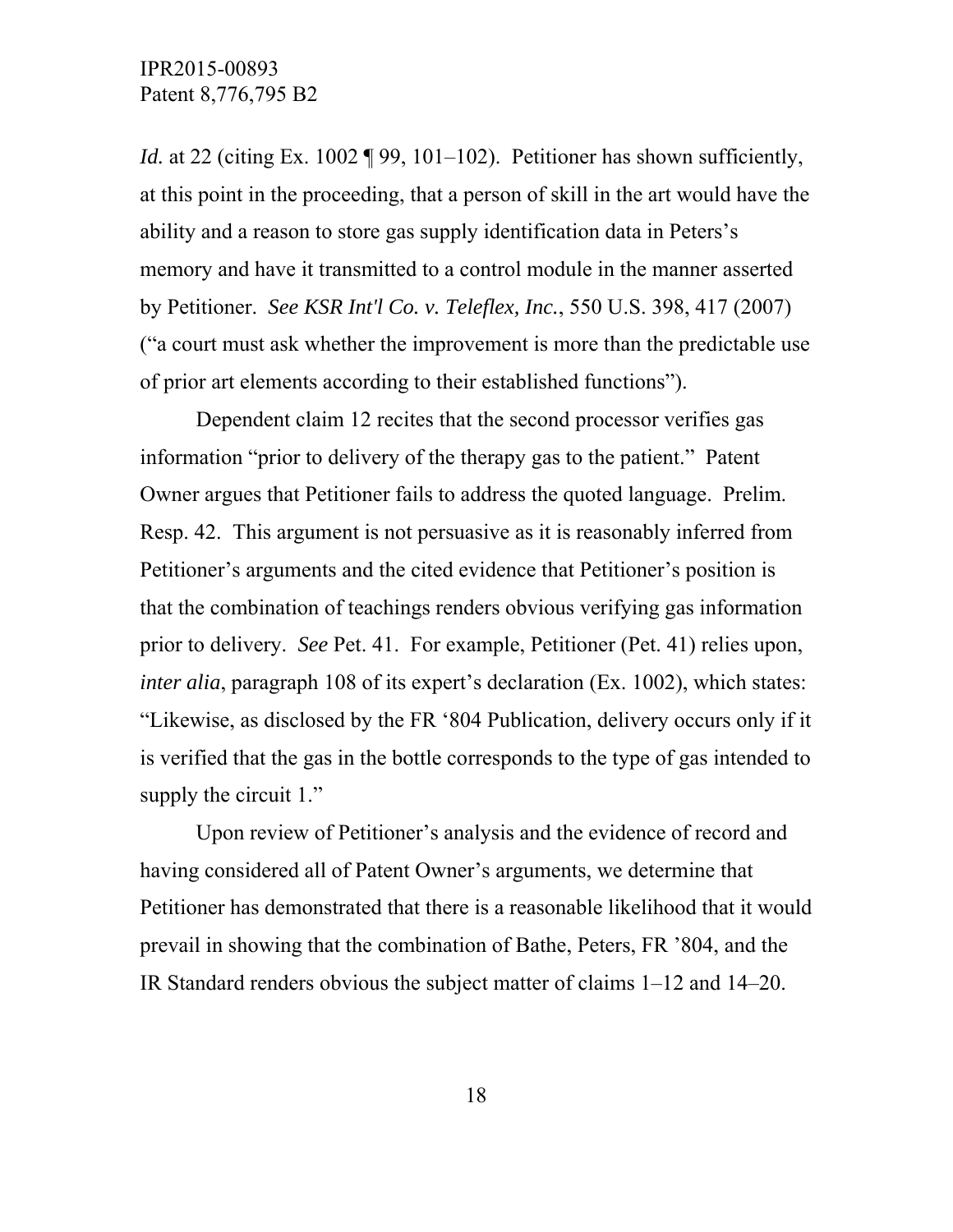*D. Obviousness of Claims 4 and 5 over Bathe, Peters, FR '804, the IR Standard, and Lebel (Ground 2)* 

 Petitioner asserts that claims 4 and 5 would have been obvious to a person of ordinary skill in the art over Bathe, Peters, FR '804, the IR Standard, and Lebel. Pet. 47–52. Patent Owner responds. Prelim. Resp. 43–44.

 Bathe, Peters, FR '804, and the IR Standard have been described above. Lebel discloses a protocol for an RF telemetry communication system for medical devices. Ex. 1008, Abst. More specifically, Lebel teaches optimizing power consumption in communication devices for instance between a surgically implanted device in a human body, such as an insulin pump, and an external control or monitoring device by sending communications intermittently to conserve battery power. *Id.* at 2:18–35. Lebel states that the time between communications can occur for example "no more than 15 seconds apart, more preferably no more than 10 seconds apart, and even more preferably no more than 5 seconds apart, and most preferably no more than about 2 seconds apart." *Id.* at 25:5–9. Lebel further explains that power conservation in such medical devices is a balance where "desire to minimize power drain in the implantable device is balanced with a desire to have the implantable device respond quickly to commands transmitted by the external communication device." *Id.* at 25:60–63.

Patent Owner asserts that Lebel does not overcome the deficiencies with respect to the underlying asserted prior art and claim 1 (Ground 1). Prelim. Resp. 43. Because we discern at this stage no deficiencies to overcome in this regard, this argument is not persuasive.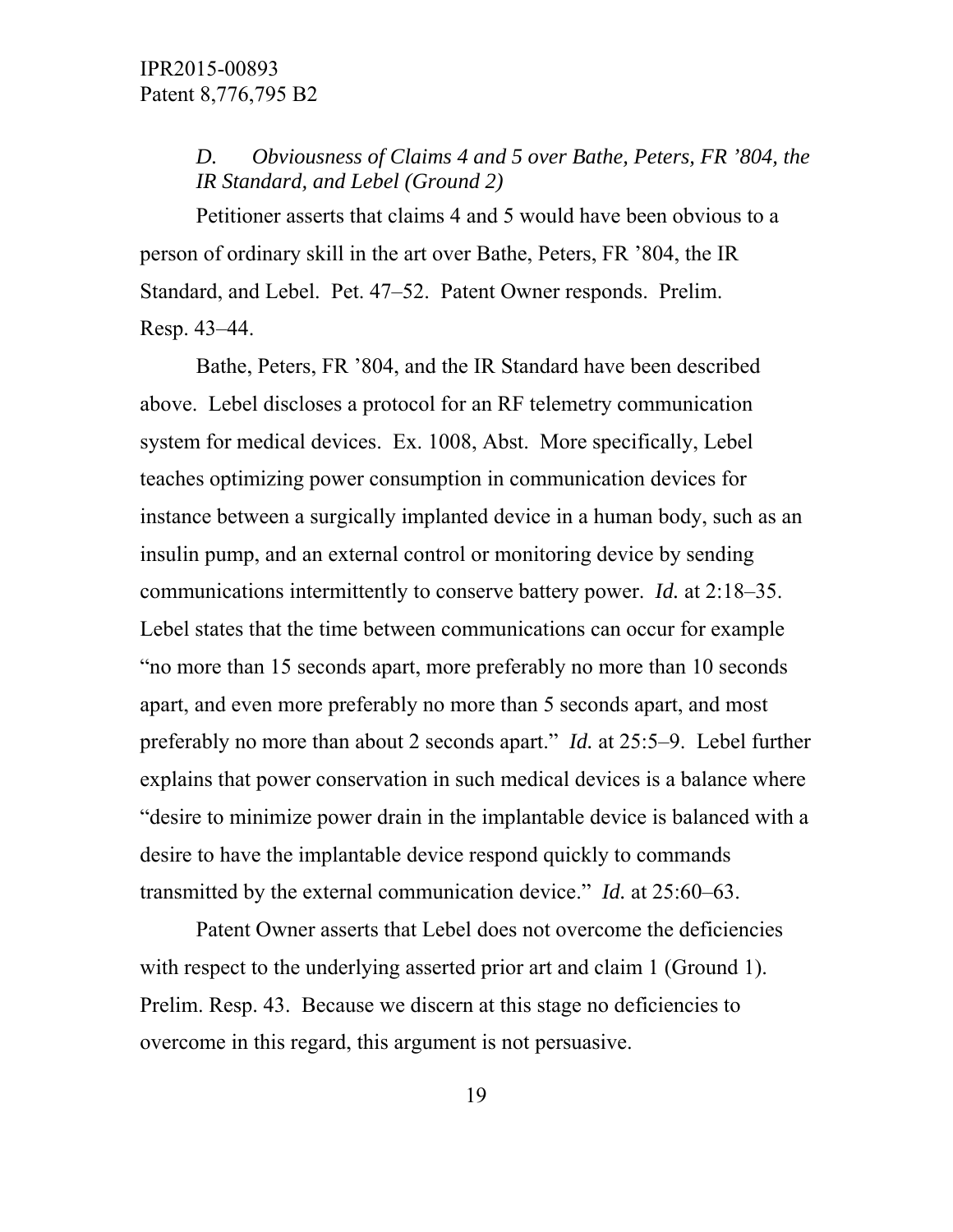Patent Owner also asserts that this ground should be rejected as redundant. *Id.* at 44 (citing *Liberty Mutual Ins. Co. v. Progressive Casualty Ins. Co.*, CBM2012-00003 (Paper No. 7), at 2). It is noted that the *Liberty Mutual* case involved four hundred and twenty grounds, the analysis of which "would place a significant burden on the Patent Owner and the Board, and would cause unnecessary delays." *Liberty Mutual* at 2. Petitioner here has articulated a ground relying on Lebel's strength as an additional reference directly related to power conservation in electronic device-todevice communication, also in the medical field, and that expressly discloses intermittent signal propagation as facilitating power conservation. *See* Pet. 47–49. Further, this ground, Ground 2, relates to only two dependent claims.

 "When instituting *inter partes* review, the Board may authorize the review to proceed . . . on *all or some* of the grounds of unpatentability asserted for each claim." 37 C.F.R. § 42.108(a) (emphasis added). We exercise that authority and institute on Ground 2 as well as Ground 1.

 We are persuaded on this record that there is a reasonable likelihood that Petitioner will prevail as to the obviousness of claims 4–5 over Bathe, Peters, FR '804, the IR Standard, and Lebel.

# *E. Obviousness of Claim 13 over Bathe, Peters, FR '804, the IR Standard, and Durkan (Ground 3)*

 Petitioner asserts that claim 13 would have been obvious to a person of ordinary skill in the art over Bathe, Peters, FR '804, the IR Standard, and Durkan. Pet. 52–60. Patent Owner responds. Prelim. Resp. 44–50.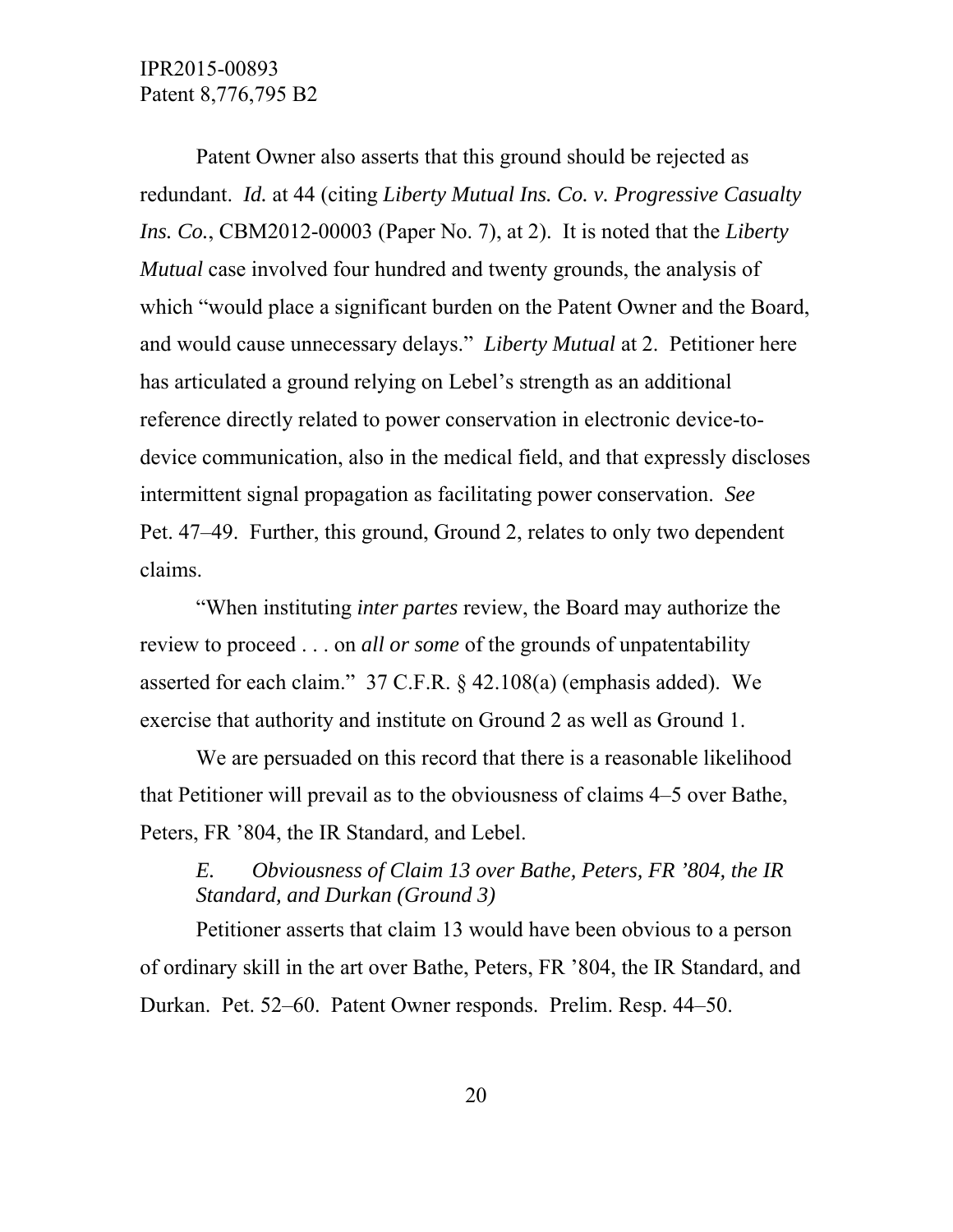Bathe, Peters, FR '804, and the IR Standard, have been described above. Durkan discloses a gas supply apparatus and method for providing respirating gas to a medical patient. Ex. 1010, 1:6–8. Particularly, Durkan discloses a gas delivery system having a circuit 100 (Figure 5) including a visual signal such as an illuminated LED 92 that provides visual confirmation that a valve is in a position such that a gas pulse is being supplied. *Id.* at 11:43–46. When the valve is in a position that gas is not being supplied, the LED will likewise not be illuminated. *Id.* at 47–51, Fig. 5. Durkan further discloses a dual gas supply for its respirating system and that the control means disclosed in Figure 5, including alarm circuit 100, can be used with the dual gas supply embodiment to indicate by illuminating LED 92 when both gas supply valves are open and supplying gas to the system. *Id.* at 7:29–54, 13:57–65, 14:8–12.

 Claim 13 depends from claim 7 and adds additional limitations generally directed to having two gas sources each with its own valve and an alarm that is triggered when the valves of both containers are open. Petitioner applies the teachings from Durkan and explains how and why those teachings would be incorporated into its proposed combination (i.e., with teachings from Bathe, Peters, FR '804, and the IR Standard as applied in Ground 1), thereby rendering the subject matter of claim 13 obvious. Pet. 52–60. For the comparison step in claim 13, Petitioner also relies on its Declarant, Dr. Stone. Pet. 59 (citing Ex. 1002 ¶¶ 138, 143). Dr. Stone alleges that one of skill in the art would have understood from a dual-gas source system such as Bathe that a comparison of valve operational signals can be accomplished by the CPU, and "that when warranted (*i.e.*, where both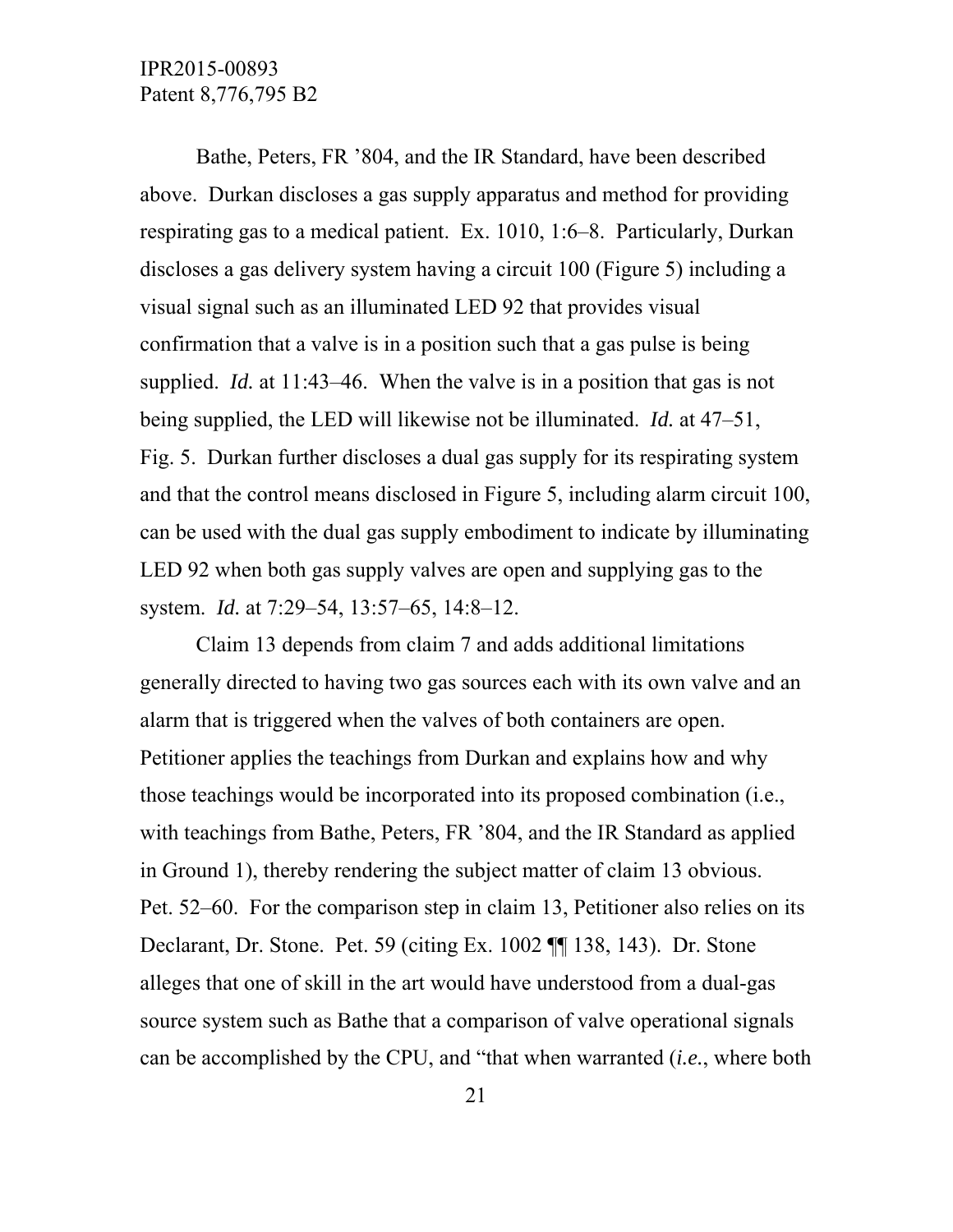valves being open creates a detrimental condition for the patient), a signal, such as the [Durkan] Patent's L3 signal could be used t [sic] to drive an appropriate action, such as issuing an alarm." Ex. 1002 ¶ 138.

 Patent Owner asserts that Durkan does not overcome the purported deficiencies of Ground 1. Prelim. Resp. 44–45. Because we discern at this stage no deficiencies to overcome in this regard, this argument is not persuasive.

 Patent Owner also argues that Durkan does not disclose the limitations of claim 13 because Durkan's signals L3 and L3ʹ are for actuating valves 26 and 126, not for transmitting information about the valve status. *Id.* at 46. We agree with Patent Owner that signals L3 and L3' are signals that actuate solenoid valves 26 and 126 when instructed by control means 32. *See* Ex. 1010, 7:48–49, Figs. 5, 6. However, we are not persuaded by Patent Owner's argument overall because LED 92 is actuated based on the same signal tied to L3, and is a visual indication, an alarm, that both valves are open. Petitioner argues persuasively that

From Fig. 5, it can be seen that when L3 indicates both valves are open, the LED 92 is also illuminated. (*Id.* at Fig. 5; *see also* Ex. 1002 ¶¶ 93-95.) Thus, in the dual gas embodiment of the '398 Patent, when both valves are open, the LED 92 is illuminated. (*Id.*) Otherwise, the LED 92 is not illuminated. (Ex. 1010 at 13:57-65.)

Pet. 54. We are persuaded by Petitioner's position that LED 92, when illuminated, is a visual indication (an alarm) that valves 26 and 126 are in an open position. *See id.* at 55.

 We have considered Patent Owners remaining arguments, but do not find them persuasive based on the current record. On this record,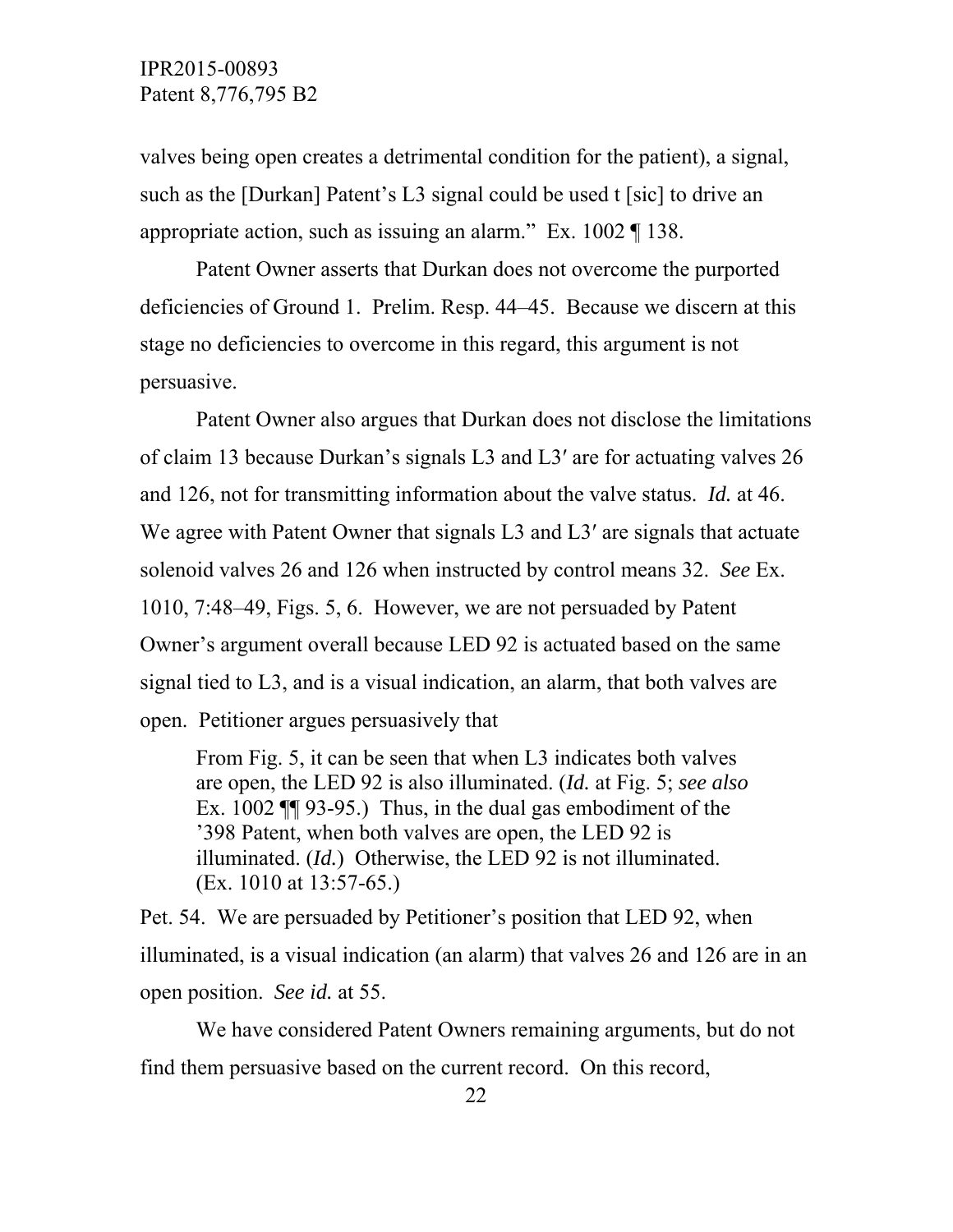Petitioner's evidence and explanations are persuasive of a reasonable likelihood as to the obviousness of claim 13 over Bathe, Peters, FR '804, the IR Standard, and Durkan.

### IV. CONCLUSION

 We determine Petitioner has demonstrated there is a reasonable likelihood of establishing the unpatentability of claims 1–20 of the '795 patent. At this stage of the proceeding, the Board has not made a final determination as to the patentability of any challenged claims.

#### V. ORDER

For the foregoing reasons, it is

 ORDERED that pursuant to 35 U.S.C. § 314, *inter partes* review is instituted as to claims 1–20 of the '795 patent on the following grounds:

 Claims 1–12 and 14–20 are unpatentable under 35 U.S.C. § 103(a) as being obvious over Bathe, Peters, FR '804, the IR Standard;

 Claims 4 and 5 are unpatentable under 35 U.S.C. § 103(a) as being obvious over Bathe, Peters, FR '804, the IR Standard, and Lebel; and

 Claim 13 is unpatentable under 35 U.S.C. § 103(a) as being obvious over Bathe, Peters, FR '804, the IR Standard, and Durkan;

 FURTHER ORDERED that *inter partes* review is commenced on the entry date of this Order, and pursuant to 35 U.S.C. § 314(c) and 37 C.F.R. § 42.4, notice is hereby given of the institution of a trial; and